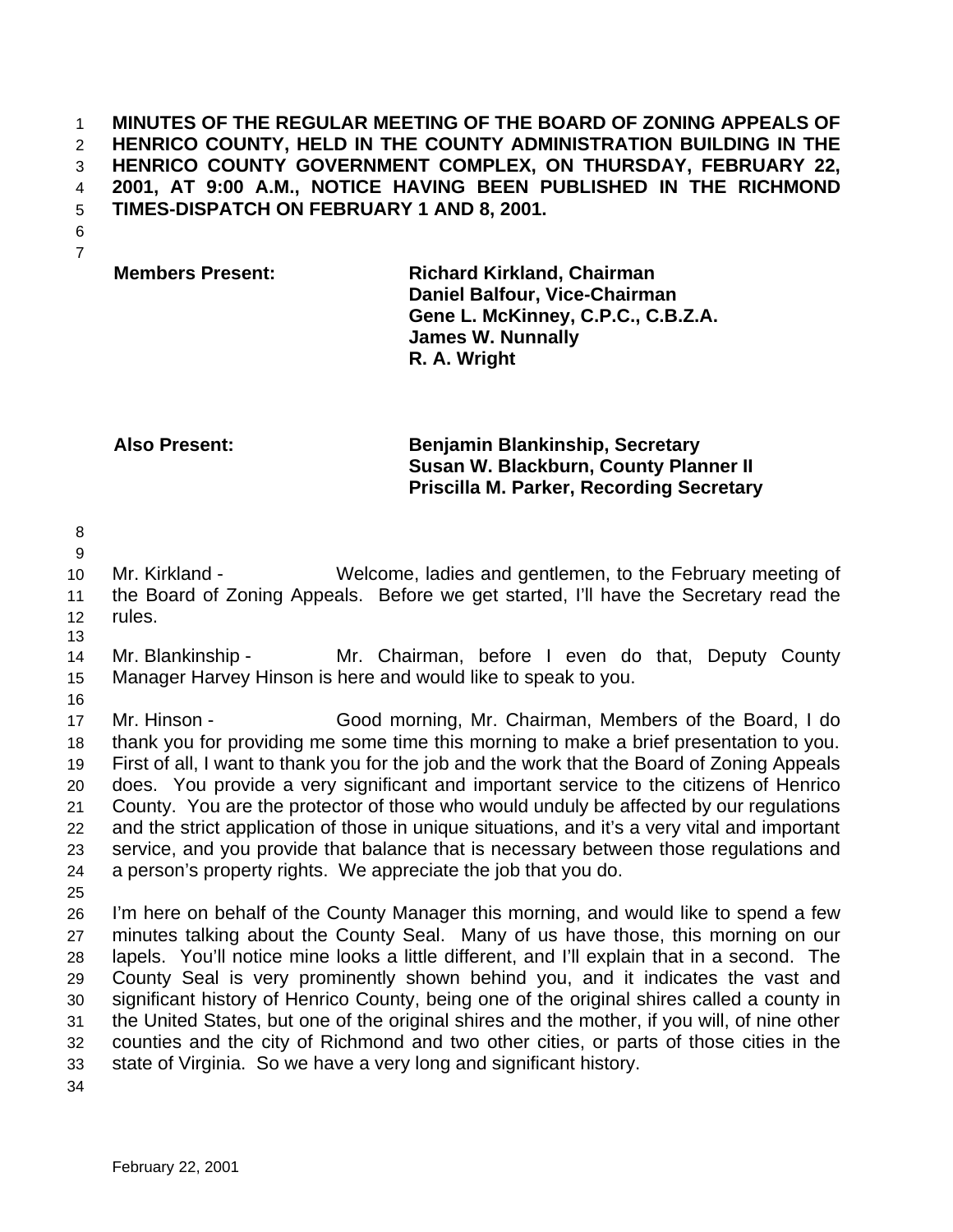Many of us are members of different groups, whether it be the Kiwanis Club, the Lions Club, the Rotary Club, and as is customary, many of us have different lapel pins that we wear, and for many years, the pin that was provided to key officials and department head level staff was the pin that I see some of you wearing this morning, the colorized version, and it's worn proudly by all of us who are involved in the Henrico County Government, and by many of our employees who are in certain level positions. We are all part of the same family and proud to be a part of it. The County Manager last year realized that we should not be in a position that we are not making a pin available to all County staff, and so he asked that a different pin be designed so that he could provide the colorized version to each and every County employee, so that they could proudly wear their County Seal and signify that they are part of this family. That work is being done as I speak to you now; each one of them is being provided a pin. The Manager's design is a gift to you this morning, and it's the pewter pin that I have here, and I'd like to come up, if you will, and present each one of you with one of those and ask that you wear it proudly, as you have the other County Seal. Thank you.

 Mr. Blankinship - Good morning, Mr. Chairman, Members of the Board, ladies and gentlemen. The rules for this meeting are as follows. The Secretary, myself, will call each case. Then the applicant will come to the podium to present the case. At that time I'll ask all those who intend to speak, in favor or opposition, to stand, and they will be sworn in. The applicants will then present their testimony. When the applicant is finished, anyone else will be given an opportunity to speak. After everyone has spoken, the applicant, and only the applicant, will be given the opportunity for rebuttal. After hearing the case, and asking questions, the Board will take the matter under advisement. They will render all of their decisions at the end of the meeting. If you wish to know what their decision is, you may stay until the end of the meeting, or you may call the Planning Office at the end of the day. This meeting is being tape recorded, so we will ask everyone who speaks, to speak directly into the microphone on the podium, and to state your name for the record. Out in the foyer, there are two binders, which have the staff reports for each case, including the conditions suggested by the staff. In two of those cases, there was a revised report printed the day before yesterday, so there is one report tucked into the binder and a second one on the table. Mr. Chairman?

- 
- Mr. Kirkland Thank you sir. Mr. Secretary, do we have any requests for withdrawals or deferrals?
- 
- Mr. Blankinship No sir.
- 

- 74 Mr. Kirkland All right. Let's call the first case.
- **A 4-2001 BOK NAM PARK** requests a variance from Section 24-95(i)(2) of Chapter 24 of the County Code to build a garage at 407 Branway Drive (Brandon West) (Tax Parcel 99-2-B-21), zoned R-2, One- family Residence District (Tuckahoe). The accessory structure location requirement is not met. The applicant proposes a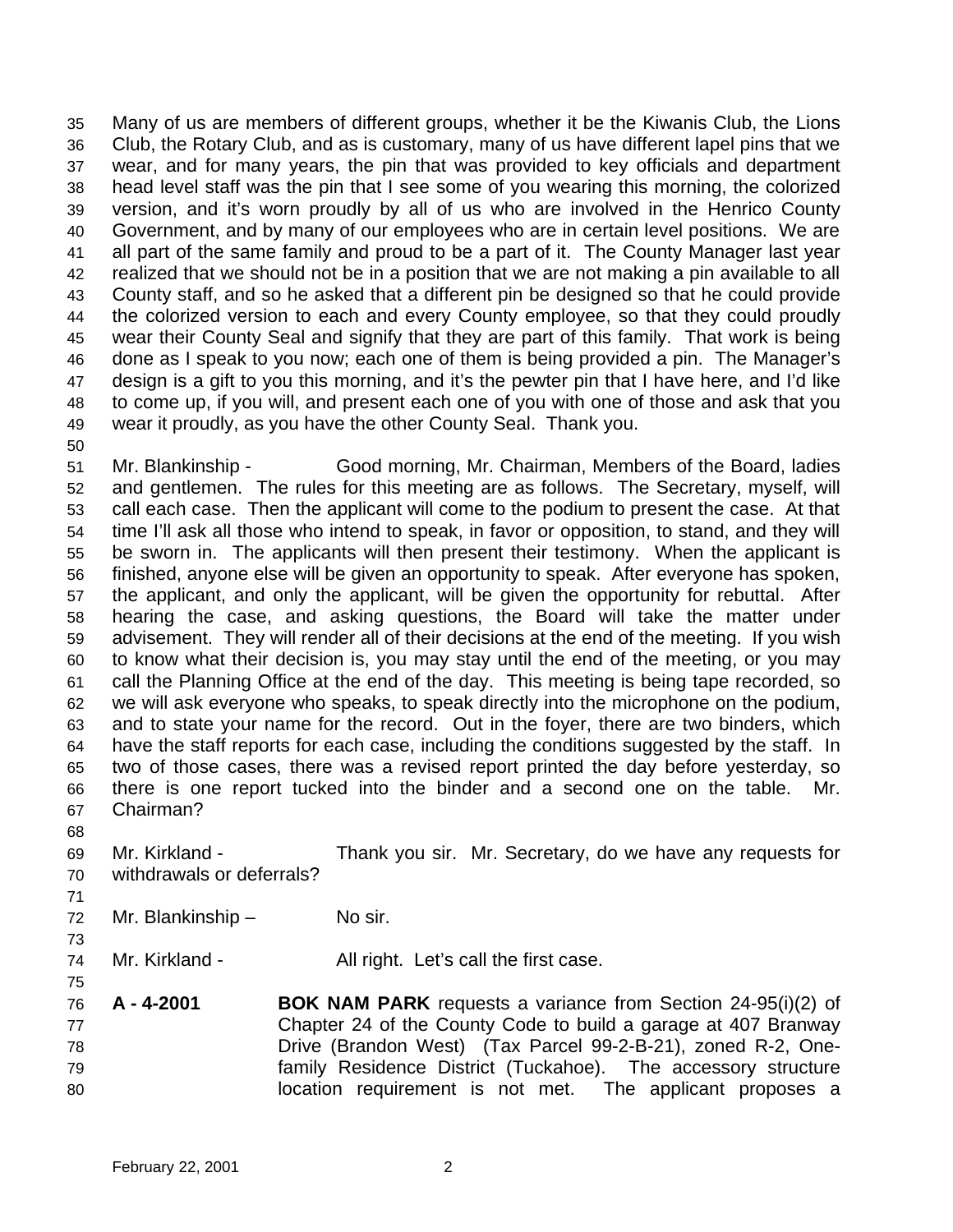detached garage in the side yard, where the code allows a detached garage only in the rear yard. 84 Mr. Kirkland - Is the applicant here for this case? Please come forward. First, come up to the podium. Is anyone else going to speak on this case? Okay, if you would, all raise your right hand and be sworn in by the Secretary, please. 88 Mr. Blankinship - Do you swear that the testimony you are about to give is the truth, the whole truth, and nothing but the truth, so help you God? Mr. Kirkland - Okay. Sir, have all your notices been turned in, according to the County Code? Now, would you state your name for the record. Mr. Moore - Yes sir, they have. My name is Glenn Moore, and I'm representing Mr. Park today, because of an English problem. Mr. Kirkland - Okay, proceed with your case. Mr. Moore - What we're asking, Mr. Chairman, is that if you can see by the picture that you have before you, the Code requires, they say "behind the house" is actually "behind the porch," and what we were asking is if we could replace the building actually behind the house proper and not the actual porch, but it would still be behind the house proper, and that's the only thing that we're asking for. 105 Mr. Kirkland - Any questions by Board Members? Mr. Wright - What's the size of this proposed garage? 109 Mr. Moore - It's 28' by 36' I believe, sir. 111 Mr. Wright - That's substantially larger than a normal garage would be. What's the reason for the size of the garage? Mr. Moore - No particular reason, other that that he just wanted a larger garage, so that he could get his cars, and he does a lot of bonsai trees and things like that. He'd like to work on his bonsai trees in the back of the garage and stuff like that. 118 Mr. Balfour - How many cars has he got to put in there? 120 Mr. Moore - He has two cars with him and his wife, and then his daughter and son when they are at home. 123 Mr. Wright - Four cars? Mr. Moore - Yes sir.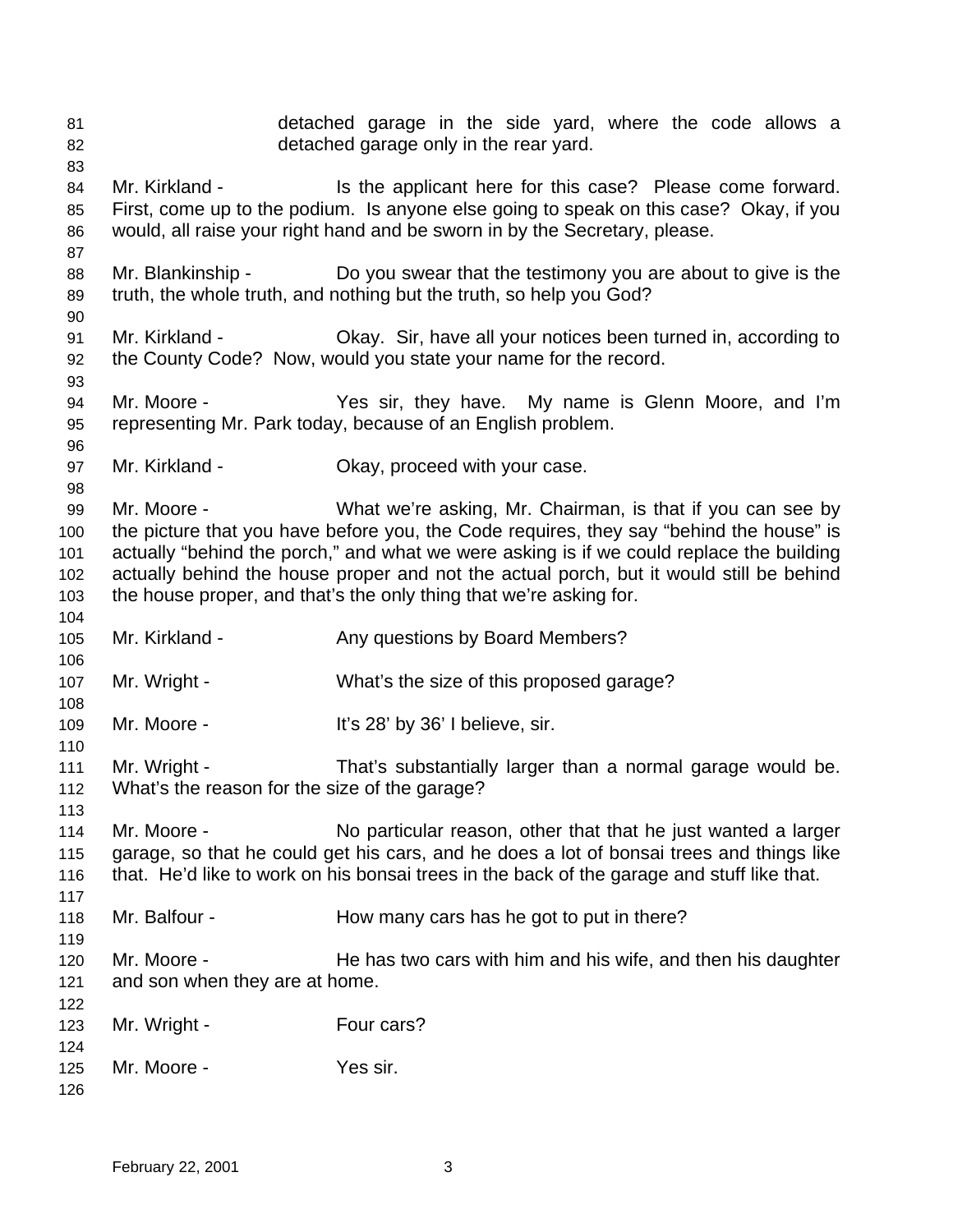Mr. Balfour - So he wants to put four cars in there on occasion, as well as use it for whatever he does to his trees? Mr. Moore - Yes sir. 132 Mr. Balfour - In that picture we've got up there, exactly where is it going to be? Mr. Moore - It's going to be about 8 to 10 feet behind the actual house proper, but not behind the porch, and I believe the rule states that the building has to behind the actual, and the rule says "the actual house," behind the porch, and what we wanted to do is place it behind the house proper and not behind the porch, so we'd have enough room to place the garage. Mr. Balfour - Going to get rid of that tree, you mean? Mr. Moore - Yes sir, the tree will be moved. 145 Mr. Balfour - How far back, and it probably tells me, is that the property 146 line along where the blue covered area of firewood or something is? 148 Mr. Moore - That is, yes sir. Mr. Balfour - Property line runs along the edge? How far back from the property line is this building going to be? Mr. Moore - Yes sir. What that is, is an easement, and it would be just inside the easement, sir. 156 Mr. Balfour - How much is inside – two or three feet, or five feet, or what? And then how far from the house? Mr. Moore - Just a few feet, probably one or two feet. It'll be quite a way from the house, at least ten feet, as required by the Code. Mr. Balfour - So it's going to take up, except for ten feet, most of the back yard. Mr. Moore - Yes sir, on that one side. 167 Mr. McKinney - Mr. Moore, this rendering from the materials company, I don't know which one it is, it shows two overhead doors on one end elevation. It shows no windows or service doors – is it going to have any windows? Mr. Moore - Yes sir, it will have two windows on one side and will have a service door, yes sir.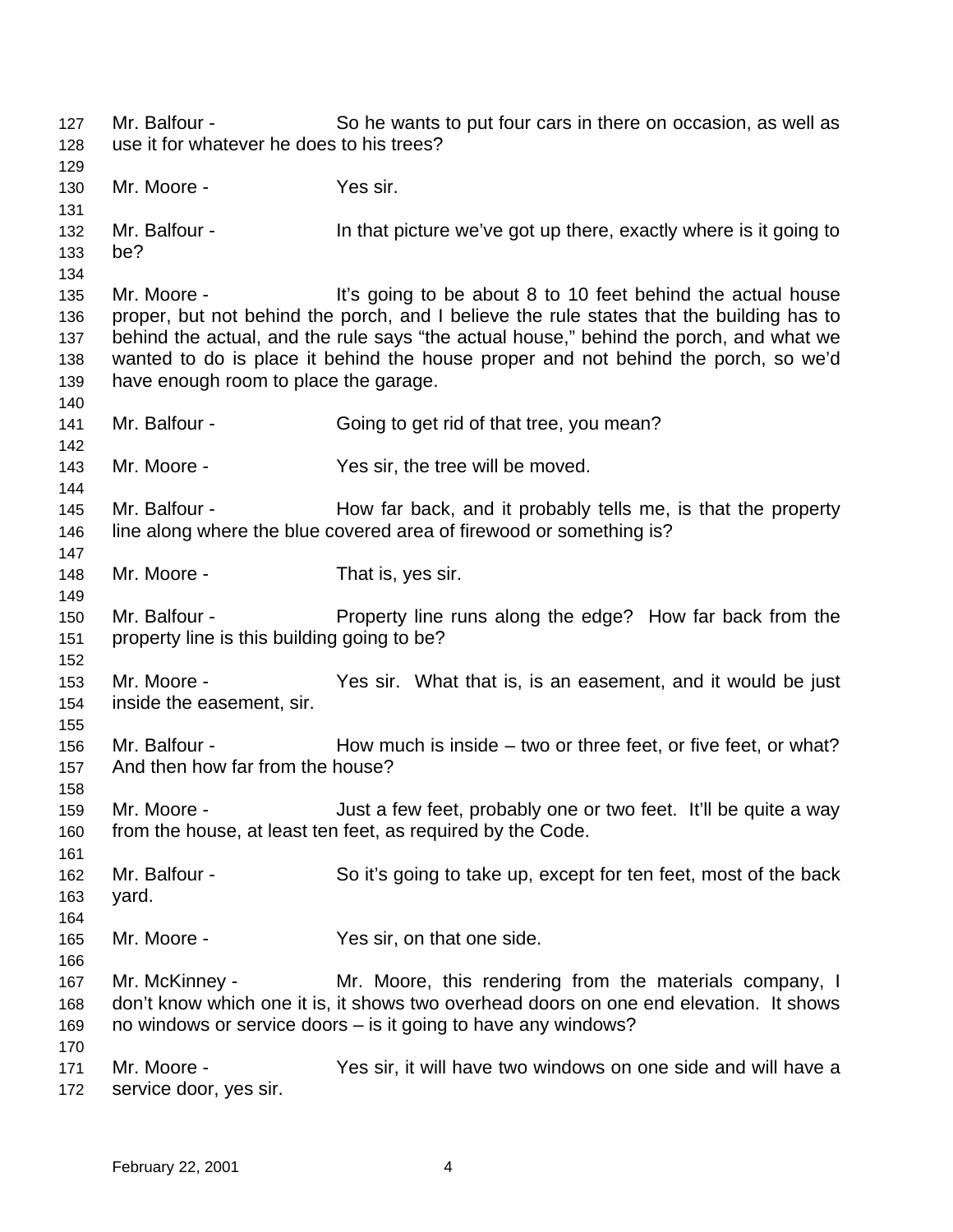Mr. McKinney - What's the material of this garage to be? Mr. Moore - The outside siding will be vinyl, sir. 178 Mr. McKinney - Are you going to have electricity to it? Mr. Moore - Yes sir, he'll eventually have electricity attached to it so that he can work out there with his trees. Mr. McKinney - So this is basically a concrete floor, and it'll all be open inside, or you'll have partition walls? Mr. Moore - Yes sir, it'll all be open. No partitions, no sir. 188 Mr. Balfour - Is beyond that easement area where the Avalon Recreation Association property is? What's on the Avalon Association property right at that particular area – do you know? Mr. Moore - There are some tennis courts; that's the only thing we can actually see from there; there's actually a little wooded area in between. Mr. Nunnally - There's a white utility shed on the back of the property? Mr. Moore - Yes sir, the shed has been moved to the opposite side, as you can see in the picture. Mr. Nunnally - Just that one shed there, the other white shed is on the other property? Mr. Moore - No sir, that's the only shed there now. 205 Mr. Kirkland - Any other questions of the applicant? Mr. Balfour - Was there any particular – if I were looking at this accessory structure location, it doesn't appear to be behind the house – is that to scale as to where it's going to be in the yard? It looks like it's pretty close to the edge of the house that's going towards the cul de sac. Mr. Moore - It's behind the line of the house proper, but it would be to the side, yes sir. Mr. Balfour - Behind the line – you mean the line of the house, or the line of the – which side of the garage is going to be aligned with the house?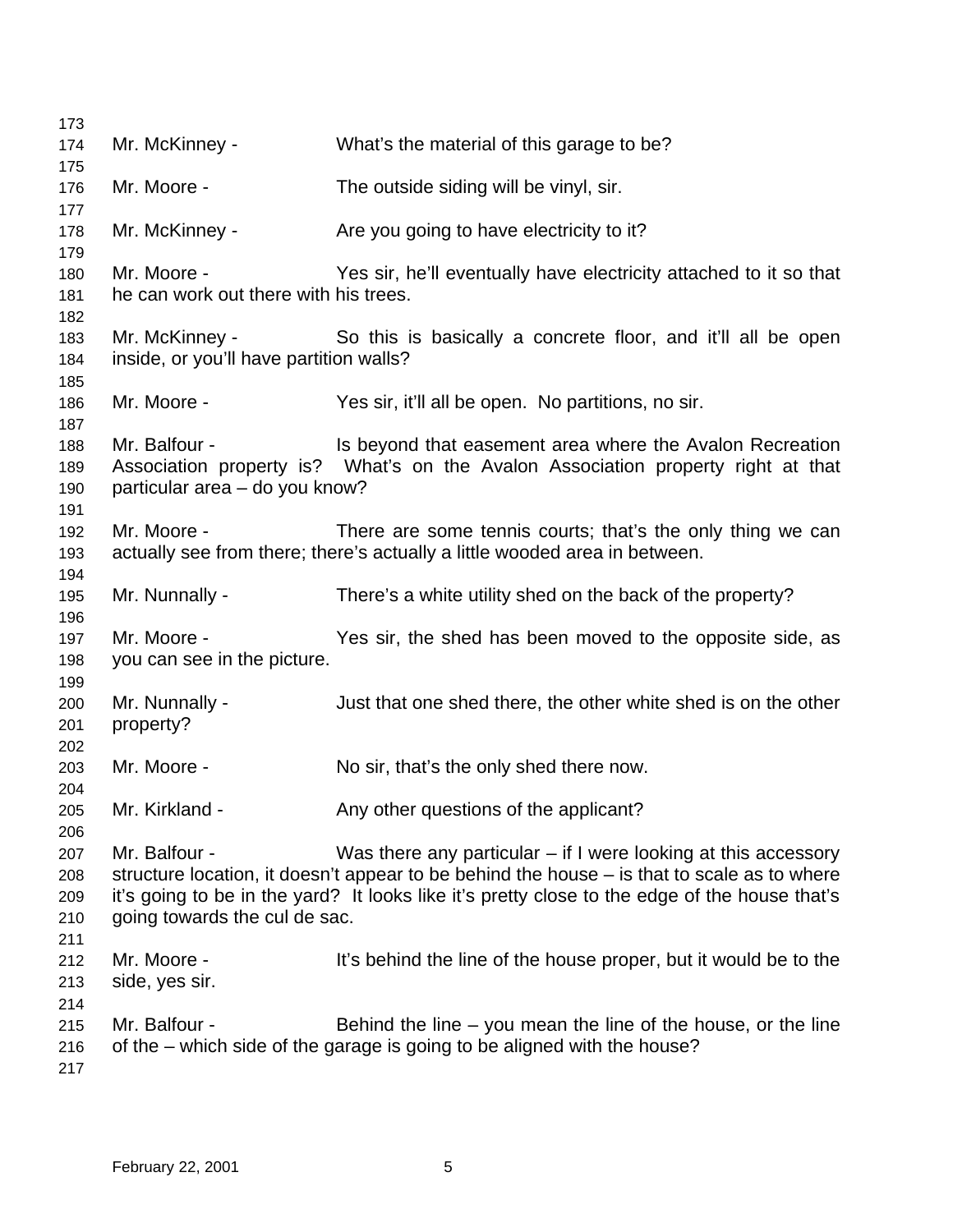Mr. Moore - The front of the garage will be behind the line of the house proper. Mr. Balfour - So this thing is off scale then, a little bit? Mr. Moore - It's probably off scale a little bit; it's about ten feet back, or fairly close to that. I believe the Code required us to be ten feet from any edge of the house, so what we did was come from the corner and come out a diagonal at a little more than ten feet. 228 Mr. Balfour - How many square feet is this thing? Mr. Moore - It's probably going to be close to 800-and-some square feet. I was incorrect in the measurements I gave you before. I see by the drawing that it's 24 by 36. I apologize. Mr. Wright - Twenty-four is standard size for a double garage; it's a little deeper. Mr. Moore - It is a little deeper; we wanted to go a little deeper so we'd have some room in the back for him to work his trees and stuff like that, the little bonsai trees. Mr. Wright - The bottom line in this case is, if that screened porch were not there, you could put the garage there. 244 Mr. Moore - That's correct, sir, if the porch were not there, we could put the garage there. Mr. McKinney - Mr. Moore, are you saying that this garage will accommodate four cars? Mr. Moore - I don't think it'll accommodate four cars, sir, probably two cars with some room in the back for him to work on his stuff. You might be able to get four cars in there, but I sincerely doubt it. Mr. McKinney - That would make them less than 16 feet long each. Mr. Wright - You could put Beetles in there, some very small cars. Mr. Moore - I don't think all of Mr. Park's cars will fit in there. Two cars surely, and then he'll have room in the back for his little workshop and stuff like that. Mr. McKinney - What is your business, Mr. Moore? Mr. Moore - I work for Mr. Park.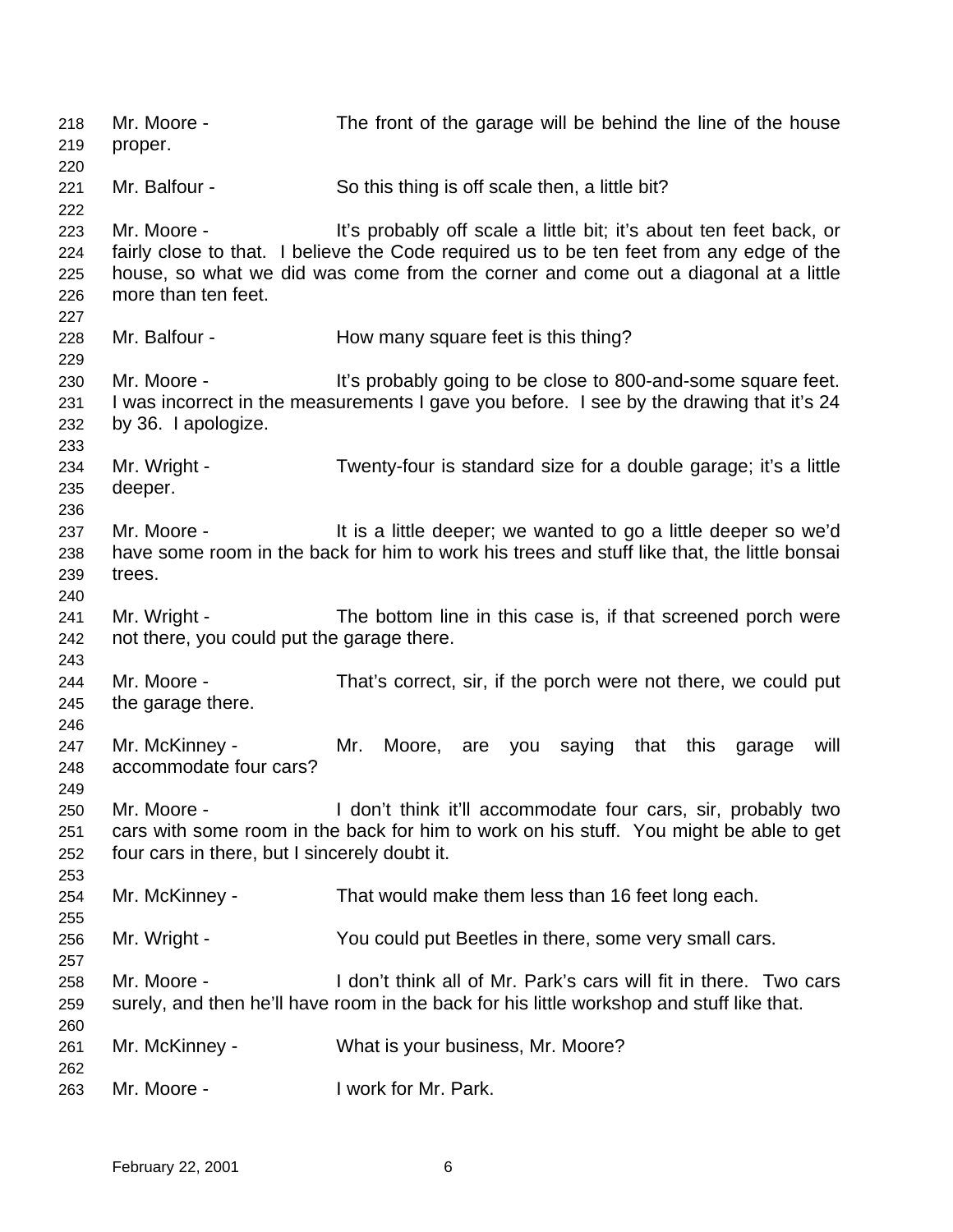265 Mr. McKinney - And what does Mr. Park do?

Mr. Moore - Mr. Park owns a martial arts school in Chesterfield County,

- sir.
- 
- 270 Mr. Kirkland Any other questions? All right. If you would, we'll listen to these other people, and you'll have time to rebut if there is opposition to rebut. Yes ma'am. If you would, state your name for the record.
- 

 Ms. Strader - Good morning. My name is Ann Matthews Strader, and with me is my husband, William R. Strader, Jr. I'm speaking first, just because until about a half an hour ago, I wasn't sure he would get away from his job to join me this morning. We live at 405 Branway Drive, the property that abuts the south end of the applicant's property. We actually have probably six issues that we would ask you to consider when you render your decision on this request. I'm a lay person, and I've never spoken before the Zoning Board, and I'm really not fully sure of all of the aspects of the Code. But I did come down here, and I picked up the folder, and I read every piece that's in the Planning folder's information on this. As a lay person, I don't see how this application meets any of the requirements for a variance. There's no hardship here; it's simply a matter of convenience, so on its merit alone, I'm not sure how there's any validity for the variance.

 The second issue that we have as neighbors, is that this is a very large, imposing structure. The 36 feet length of this free-standing structure will run the length of our driveway. In other words, on the south end of this property, there's a 16-foot easement at the back, which is a utility easement. But the south end of the property, where this structure is proposed to be oriented, the 36 feet will run along the edge of our driveway, grant you on the applicant's property, but if you were to sit on our terrace and look north, we will see 36 solid feet of siding. Again, I don't know whether that is an issue for the Zoning Board, but clearly as neighbors, it's an issue for us. These houses are 30- year-old houses; they're pretty much traditional rectangle houses. We went out and measured the width of our house, front to back. It's only 27 feet, so this garage is actually going to be almost ten feet longer than the width of the house. So to us it seems to be an enormous imposing structure. Also, over the time that we have lived here, if you look back at the picture, where that tree was, behind the tree there was a small garden shed. That shed was replaced by the large shed that you now see on the north end of the property. Then there was a deck; then there was a screened porch; then the shed you see got moved from the south end of the property to the north end of the property, to now accommodate the garage. So at the very least, we would ask you to consider the recommendation in the case report that says even if you do grant the variance, to consider the history on this property. At some point you have to say, "what's going to come next?" The other thing is, since this free-standing tool shed is already there, and it's certainly large enough to accommodate anything that you would need to garden in your yard, we ask "why does the structure need to be quite so imposing." You know, recently one of our other neighbors put on an attached garage,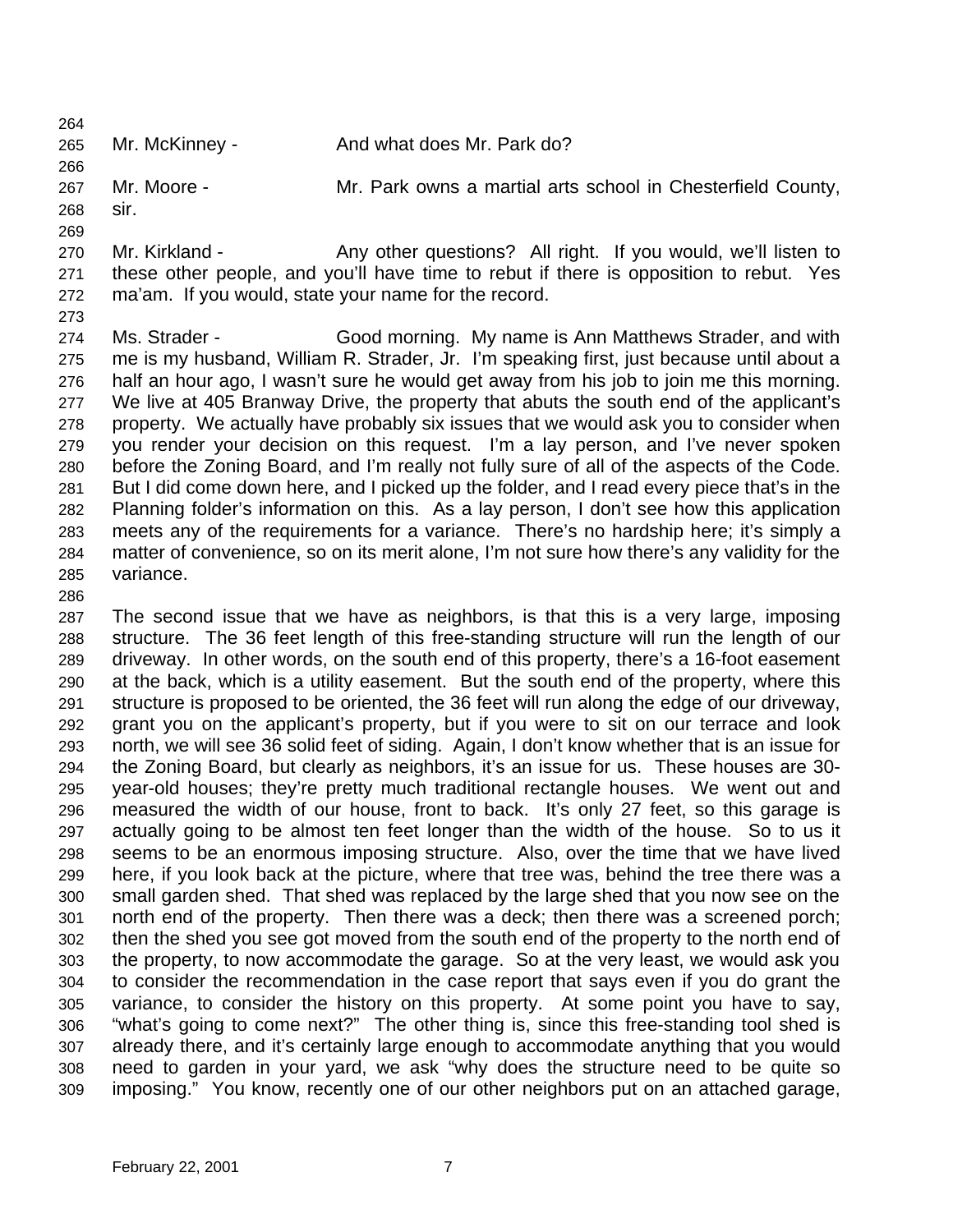the depth of which is only 32 feet, and that's a brick garage attached to the property. The other thing that I have to tell you disturbs me, in the application, in response to one of the questions, the applicant says, "we feel it would not in any way affect other properties because the visibility by neighbors would be minimal because of the proposed location behind the house." But we're here because it's not behind the house; it's in the side yard, and it's clearly visible to us as property owners on the south. So it's not "minimally visible" – it's 36 feet of siding visible, should I sit on my terrace and look north. I'll see nothing but siding.

 The other thing that I don't know if anybody's addressed is, at the back corner, of the south corner at the easement, where the utility box and all is, when it rains there's standing water. Now we put a bed of rocks behind our garden shed in an effort to accommodate, or improve, the drainage. I'm wondering, and I simply don't know, what will happen if you pour 36 by 24 feet of concrete in that area. Should we all be concerned about the drainage, particularly since that's where all these utility boxes are? The only other thing I would ask you to consider is, this is an older neighborhood. Nowhere else that we have seen is there a free-standing structure of this size. So there's some concern, not only for ourselves, but what precedent will this set in an older neighborhood, to build this large of a free-standing structure, and what will the enormity of this structure potentially do to the property values in this older neighborhood. Now I've covered all my six points, and probably taken up more of your time than you want, but I hope that it's clear to you our concerns. Do you want to add anything?

 Mr. Strader - My name is Rob Strader, and I have to say this is the first time I've ever come to a County meeting, which is not very good because I was a political science major in college. In fact I love politics, political science and elections; in fact I'm a real nerd when we have elections, but I guess I'm here for two reasons. Frankly, I didn't have a clue what the County Code was as far as building garages. All of us are property owners, and if Mr. Park had wanted to build a garage, he could build a garage. We all have to some degree the privilege to do whatever we want with our property within in the Code. But I had no idea what the Code was. When my wife brought home, and had the notice, and had the Code what the grounds were for a variance, the first thing that dawned on me is that, as you read the applicant's application, and as you read the Planning Commission's report, and then you glance through, and as a lay person, read the Code of what the grounds are for a variance. Very clearly, the applicant does not meet the technical grounds for a request for a variance. The Code seems to speak pretty clearly that, for the Board to grant a variance, there needs to be a clearly demonstrated hardship to the property owner, such that if the Board were to strictly enforce the Code, that the property owner would suffer a true hardship, if you will. In this case, the applicant, by the County Code itself, is not suffering any hardship. The applicant can still use the property; the applicant can still use his driveway; the applicant can still use his back yard, his deck, his rear door, his front door, so there's no real clear demonstrated hardship on the applicant. Purely as a citizen looking at the Code, it was kind of interesting to me that here's a case where there really is no valid technical grounds upon which the Board would grant a variance, so that's maybe the reason I'm here. I found it kind of intriguing that I've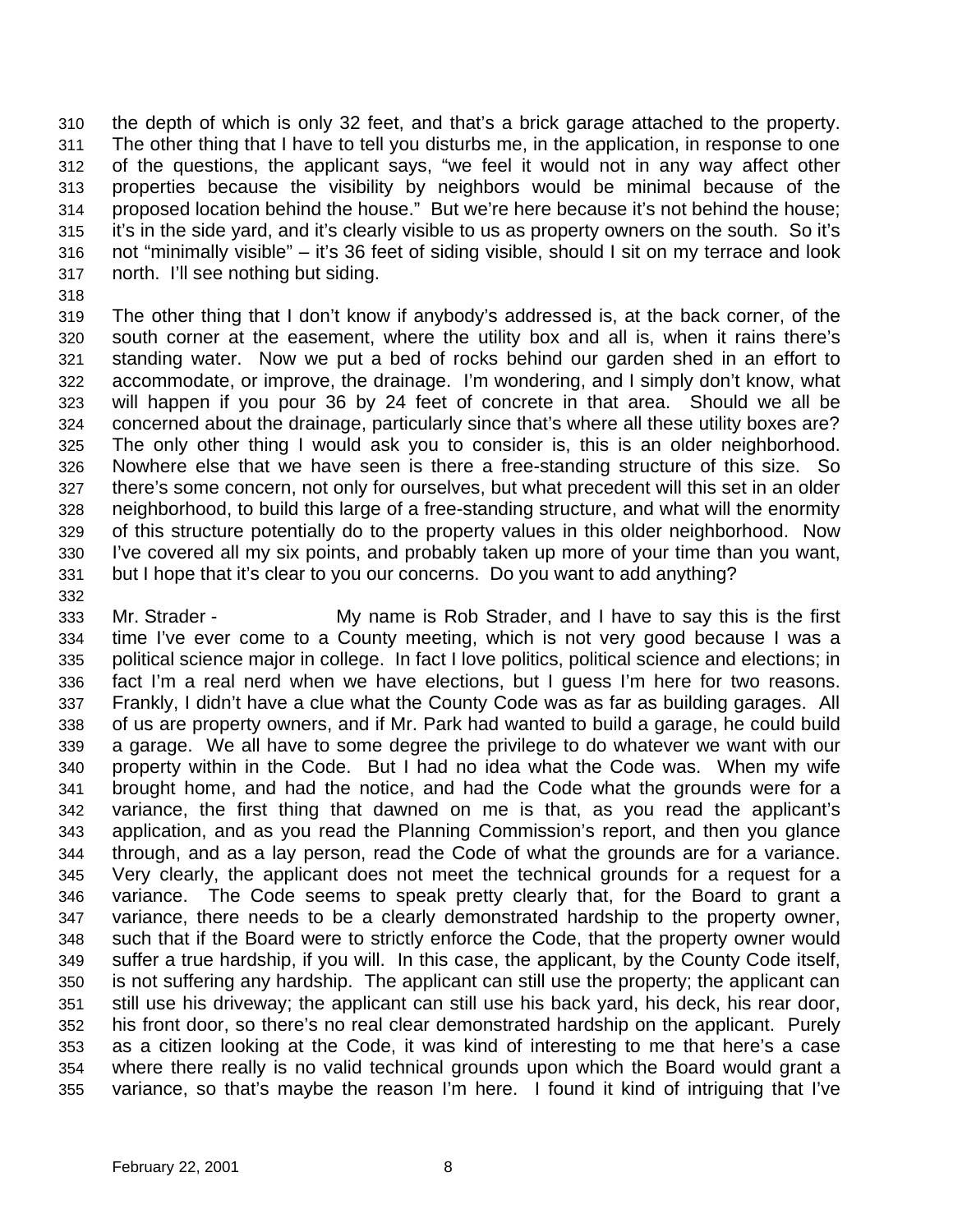never been exposed to this, and here's a case that, from a purely technical perspective, I don't see where the applicant is proving the hardship.

 From a personal perspective, I do have to say, and I would agree with my wife, that in the applicant's application, making the comment that, "the structure will not in any way impinge upon the neighbors or the neighborhood." As my wife pointed out, this is an older neighborhood with typical square box houses, if you will. One of the things that's very nice about the neighborhood, is you drive through the neighborhood; it's a very open feeling type neighborhood. There are a lot of trees. There frankly, if you drove through the neighborhood, are very few fences, very few privacy fences. To my knowledge there are no other detached structures of this size. As you drive down the street through our neighborhood, this structure would be very clearly visible. As you come down in front of the applicant's house, all of a sudden, based upon the size of the structure that he's building, it's going to be "whoa!" very noticeable. So not only is it going to be noticeable from the street, it's going to be very noticeable from the houses across the street; it's going to be significantly noticeable from our house and our driveway. You know, one of the nice things now, you pull into our driveway, and you can kind of see, when we moved into the house, it's very open back there because there are no privacy fences; it's the woods behind the houses. As my wife pointed out, when we sit in our back yard now, if this structure is built, we'll see nothing but 36 feet of siding, and that garage is going to be right up against the property line. Now obviously, to comply with the Code, he's going to be 3 or 4 feet over, but the structure's going to be right there on our house, so from a purely personal perspective, I have concerns. I guess my more important concerns are that, as a citizen, as I understand as a lay person, the Code, I don't see where the applicant has met the grounds for a variance, and this structure will change the nature of the neighborhood, inasmuch as there are no other structures of this size. And it's going to change kind of the character of, particularly our end of the neighborhood, and we do have concerns overall, for the other neighbors, how it impacts property values.

Mr. Balfour - Is the picture up there taken from your side of the property?

 Mr. Strader - Where that picture's taken, like if, say, I were standing in our driveway, that would be our view. When we park our car, and I get out of my car, like when we got in our car this morning to come here, that's the view that we have right now.

- Mr. Balfour Where's his driveway?
- 

- 
- Mr. Strader His driveway, say you're at the edge of the house, see where you have like an asphalt sidewalk, that's kind of the start, right about 2 or 3 feet behind that area there, is his driveway.

 Mr. Balfour - So your driveways are adjacent to each other?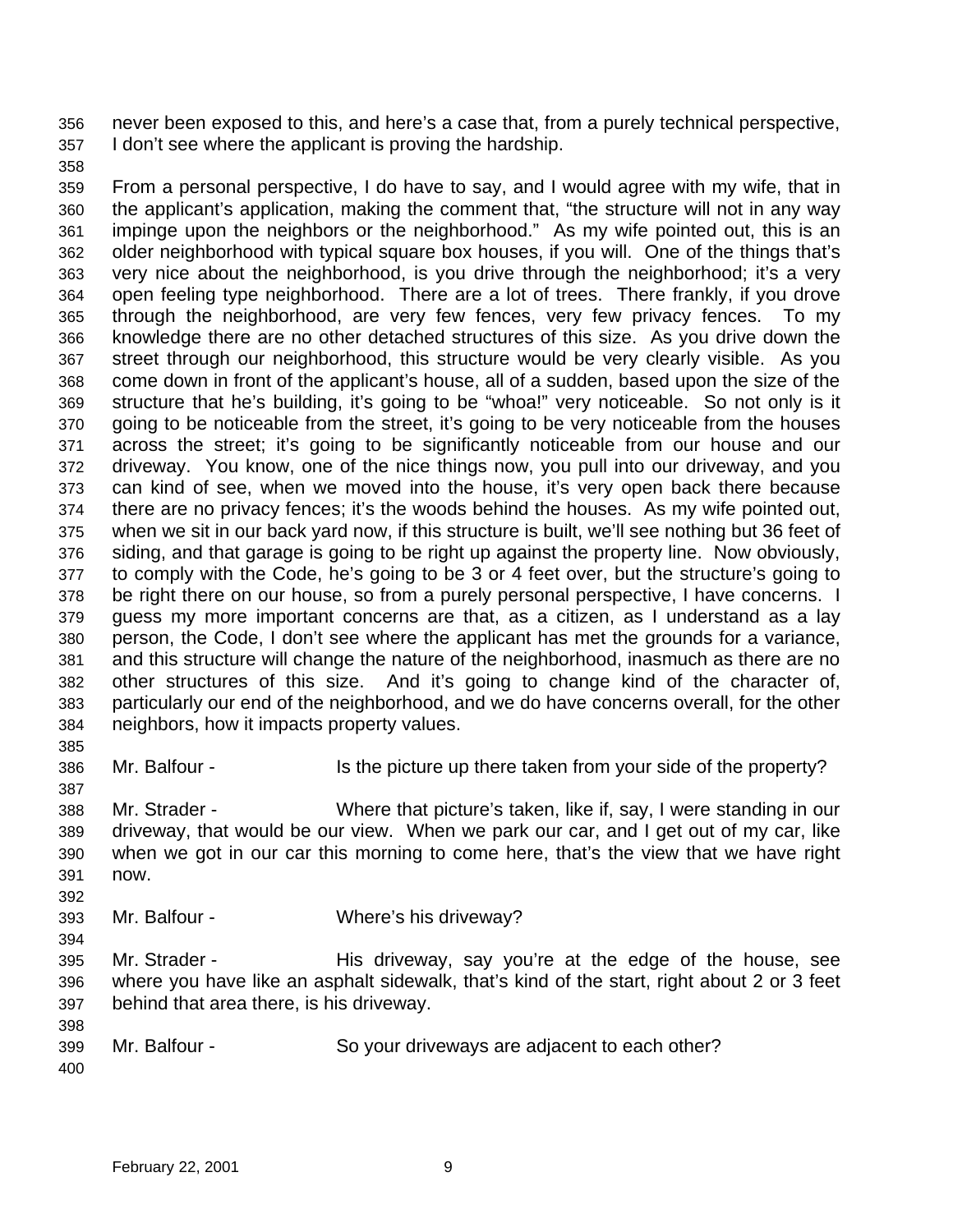Mr. Strader - They are not adjacent; there's his driveway, there's a little bit of yard, there's a row of shrubs, but technically…………. Mr. Balfour - That's his little shack that I see first, and the other shack is on the other person's property, or is that his shack as well? Mr. Strader - Yes, that is the other neighbor's shed. Mr. Balfour - I guess "shack" is not as nice a word as "shed." Mr. Strader - Originally Mr. Park, as my wife pointed out, had a smaller, older tool shed, if you will, over on this side, over like on the right hand side of the tree. Mr. Balfour - Let me ask a couple of questions – I got the picture – are you saying you oppose the thing altogether, or you want a smaller, like 32 feet length, or 24 feet, or are you opposed to it totally, or what? Mr. Strader - Well, my preference, my personal preference would be that there be no detached garage, that would be my first personal preference. Obviously, I have to recognize that, as a property owner, the applicant has a right to build a garage as long as he complies with the Code. So my concern would be, that first I would rather there be no garage because whatever the size. The next would be that, as a citizen, I would want to be sure that if he does indeed build a garage, that he complies with the Code as it is, and in this case, I don't see where he's proven a significant hardship for the Board to grant a variance to the Code. 427 Mr. Wright - It appears to me that if we would cut ten feet off of the depth, he could probably build it without violating the Code. In other words, if he could build it so that it would be behind the screen porch, he would satisfy the Code requirements. It may be if he would cut off 10 feet or 12 feet, he could probably build the garage, and nobody could object to it. Mr. Strader - That's true. We may prefer that it not be there, but it would be within the Code. 436 Mr. Kirkland - Anyone else wish to speak? Come forward ma'am. State your name for the record. Ms. Nelson - Judy Nelson. I live at 409 Branway Drive. There was a previous view, a little different view of this picture, put up when we first came in, which I was wondering if we could get – yes, that's it. I'm sorry I didn't bring a picture from my side. I am the owner of the house which you can see the top of. Mr. Balfour - You're the lady with the cottage?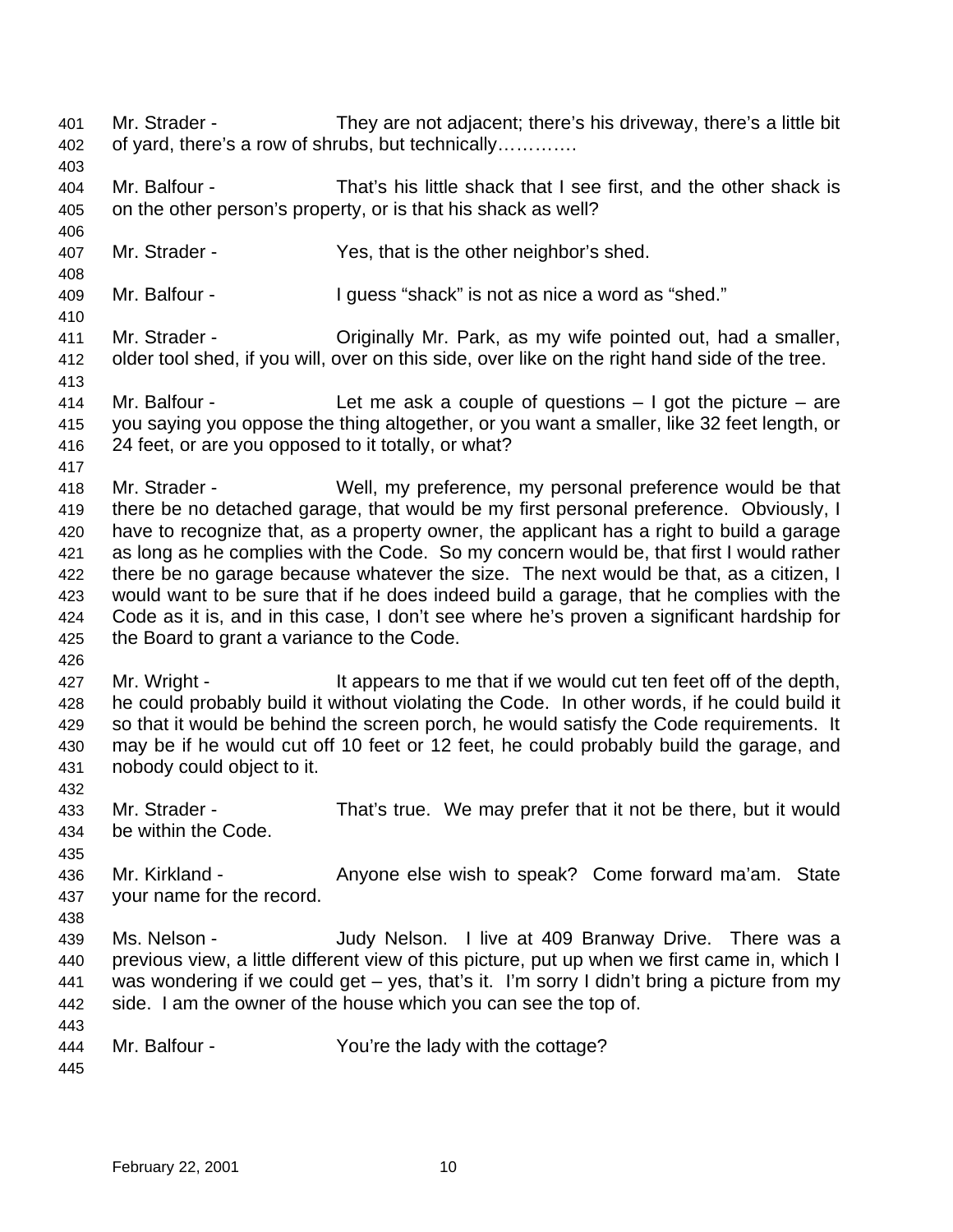Ms. Nelson - With the cottage, yes. I see, if I put my hand down here, it shows you what I'm looking at?

 Ms. Nelson - Well, right now I'm looking at a lot of structure. First there was a deck, and a large deck, and we thought "wow, that's big," but it was very pretty, and you could see across it, and so on. And then up went the screens. Now my house is fairly close to the deck, as you can see barely through the screens, so when I sit on my back porch, which is just a porch, I'm really looking at a lot of screen, and most recently, Mr. Park moved his shed from, as Mrs. Strader said, the south end of the property to the north end of the property. I don't know if you can really see the distances, but we did not build the garage that's there, and we don't use it as a garage. We all have very big driveways in our neighborhood, pretty much you can park 2 cars at the top of your driveway. The only problem we have is that my son likes to play basketball, and we have to move them down every day, but pretty much you can fit 2, even 3, cars at the top of your driveway, and with Richmond weather, we haven't even felt it necessary to put any of our cars in the garage, so my husband uses that structure for somewhat of a workshop and a tool shed, and we put our lawnmowers and bicycles and things in there. The shed that Mr. Park moved over, which he also uses for his lawn equipment, is 4 ½ feet from my property line, and when I sit on my deck, I can't necessarily see it, but when I look out from any window in my house, that's what I'm looking at. I went out, actually, and said, "Mr. Park, that's awfully close," and he did know what the law was, and he told me what the law was, so I guess if I feel bad about being here, which I kind of do, I have to remember that Mr. Park knew the law very well. 

 My shed, or cottage, or garage, the previous owners put it there; it's wood, it's in 471 complete keeping with the house, and we've landscaped around it, is 15  $\frac{1}{2}$  feet from Mr. Park's property line. I think that's a neighborly distance. It's not entirely visible from the front, depending on whether you're coming up the street or down the street, but you know, it's not a bad looking structure – it's got 2 windows on the front side and 1 around there, and it's even got them around the back. I'm looking at a lot of building, and I now know that I'm going to be looking at more building, probably no matter what we decide here, I may be looking at more construction.

 The reason my husband and I moved to this subdivision, we had a number of reasons, nobody has one reason, but a big reason that we moved to this particular neighborhood, was because we came from the Raintree subdivision, where the houses were much closer, the buffers weren't as good, we liked the woods behind the house, and we liked the feeling of space. This is the closest to living in the country that my husband and I will ever get. The next time we move, when we can no longer maintain this property, we'll probably go into a condominium or something with little or no property, so I hate to impose on Mr. Park's plans for his future, but I have to tell you that he's imposing on my plans for my future. This is a piece of land that we chose very carefully. We took a year, looking around at all the properties adjacent to Avalon. We really did do our homework; we came down to the County and looked at everything. We liked the fact that we had the big buffer in the back; the 16-foot easement was fine with us. We had no plans of building anything further on this house, and we really liked the openness of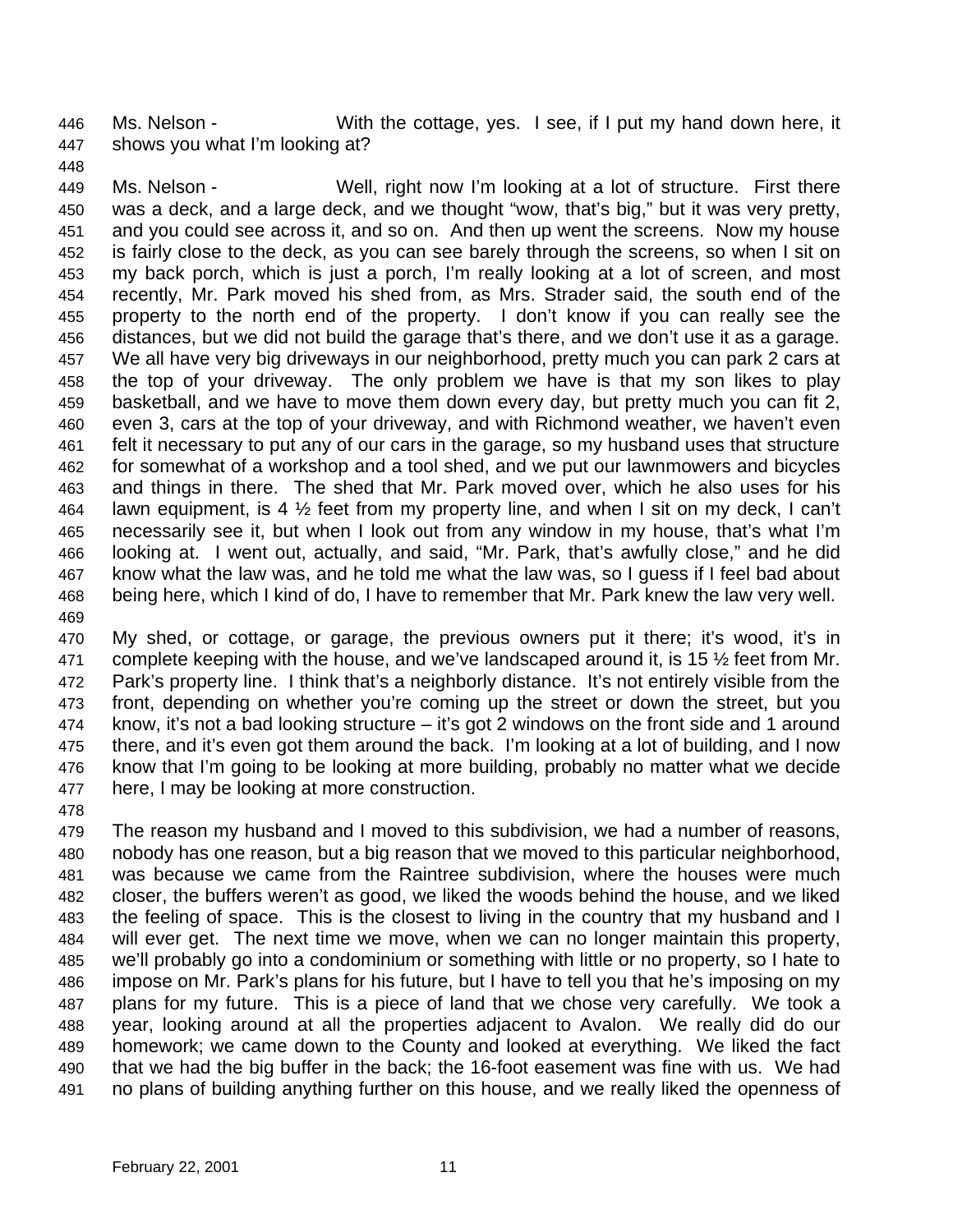it. I guess at the very least, I would say that Mr. Park has misunderstood the size of his property in relation to the amount of building that he's doing, and I think he's misunderstood the nature of the neighborhood and the impact that this will have on his closest neighbors and friends. So I would have to say that my first choice would be for him to remove that shed from my property line, and possibly build himself maybe a bigger shed somewhere in the back of his…………. 499 Mr. Wright - He's within his rights there………. Ms. Nelson - Of course he is, and so, if we're talking about preferences, I would just like to have less building that I have to look at, because I'll be looking at that for the rest of my home-owning days. I guess I don't have anything else to say. Thanks. Mr. Kirkland - Thank you ma'am. Anyone else wish to speak? Mr. Moore, would you like to rebut. Mr. Moore - I'd like to thank Mr. Park's neighbors for coming today. Mr. Park has informed me that he doesn't want to upset his neighbors, and he'd like to retract his garage, just forget it, very disappointed in the neighbors, but what are you going to do. He doesn't want to cause any hardship or any problems with the neighbors, and he wants them to be happy as well, so he'd like to retract his variance. Mr. Kirkland - So you're asking for a withdrawal? Mr. Moore - Withdrawal. Mr. McKinney - Could I ask you one quick question? Mr. Moore - Absolutely. Mr. McKinney - The take-off from Lowe's that you have here, is that figure correct -- \$33,158.50? That equates to \$38.38 a square foot. Mr. Moore- Yes, I think he was a little bit pricey, didn't you think? I thought it was too. 529 Mr. McKinney - By about 3 times. But I mean he's perfectly within his rights to put it to normal size and put it longwise………….. 532 Mr. Moore - He doesn't want to offend the neighbors; he 's very careful about that; I'm very sorry they feel like they do. Also, he wanted me to inform the lady that he would move his shed back to the other side so that she could be happy. I thank the Board, and I'm sorry for your time, and we really appreciate it. Thank you.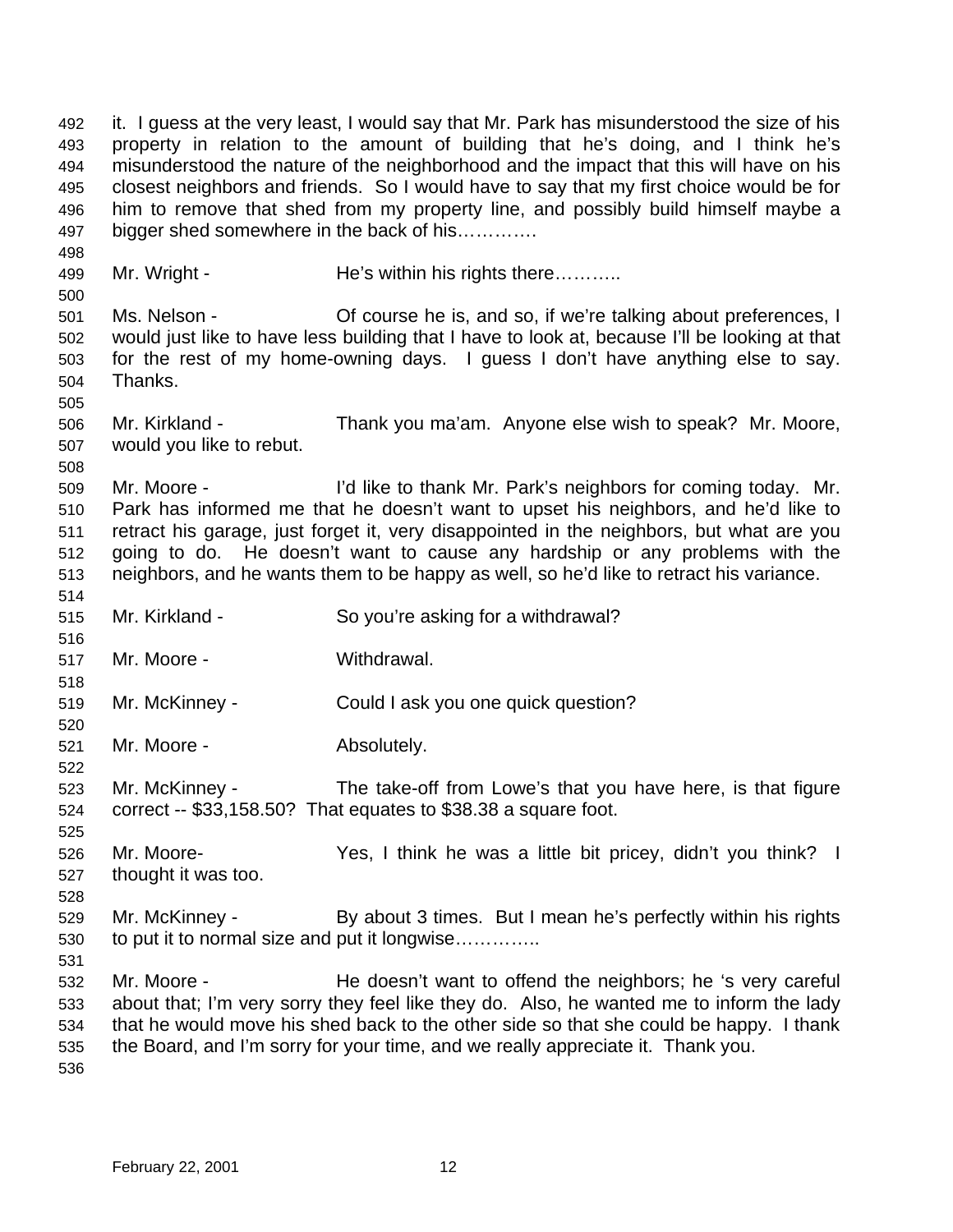Mr. Kirkland - Do I have a motion here for withdrawal, and we'll go ahead and do this one up. After an advertised public hearing and on a motion by Mr. Balfour, seconded by Mr. McKinney, the Board **allowed withdrawal without prejudice** of your application **A-4-2001,** for a variance to build a garage at 407 Branway Drive. 544 Affirmative: Balfour, Kirkland, McKinney, Nunnally, Wright 5 Negative: 0 Absent: 0 **A - 14-2001 GEORGE M. O'MARA** requests a variance from Section 24- 95(c)(4) of Chapter 24 of the County Code to build a front porch at 7815 Dalmain Drive (Woodland Hills) (Tax Parcel 72-4-A-17), zoned R-4, One-family Residence District (Brookland). The front yard setback is not met. The applicant has 30 feet front yard setback, where the Code requires 35 feet front yard setback. The applicant requests a variance of 5 feet front yard setback. Mr. Kirkland - Does anyone else wish to speak on this case? If you would sir, raise your right hand and be sworn in. Mr. Blankinship - Do you swear that the testimony you are about to give is the truth, the whole truth, and nothing but the truth, so help you God? Mr. Kirkland - All your notices been turned in? We have them in the file. If you would, state your case. Mr. O'Mara - George M. O'Mara. I would like to build a small front porch to replace a stoop that's presently there. The porch would cover the door and a window and give the house a little personality. And the third thing, the "A" that projects out, has step-flashing on it, which has been the source of leaks ever since I have lived there, and one way of curing that, will bring that "A" down to the other roof line, and I will come out 4 feet. I'm respectful of my neighbors by making this porch only 4 feet deep, and also of the Code. I didn't realize the Code was 35 feet, and so I've asked for a 5 foot variance in order to put that 4 foot porch out there. It would be approximately 4 feet deep by 18 feet wide. 577 Mr. Kirkland - Any questions by Board members? Anyone else wish to speak on this case? If not, that concludes the case. After an advertised public hearing and on a motion by Mr. Balfour, seconded by Mr. Wright, the Board **granted** your request for the above referenced variance to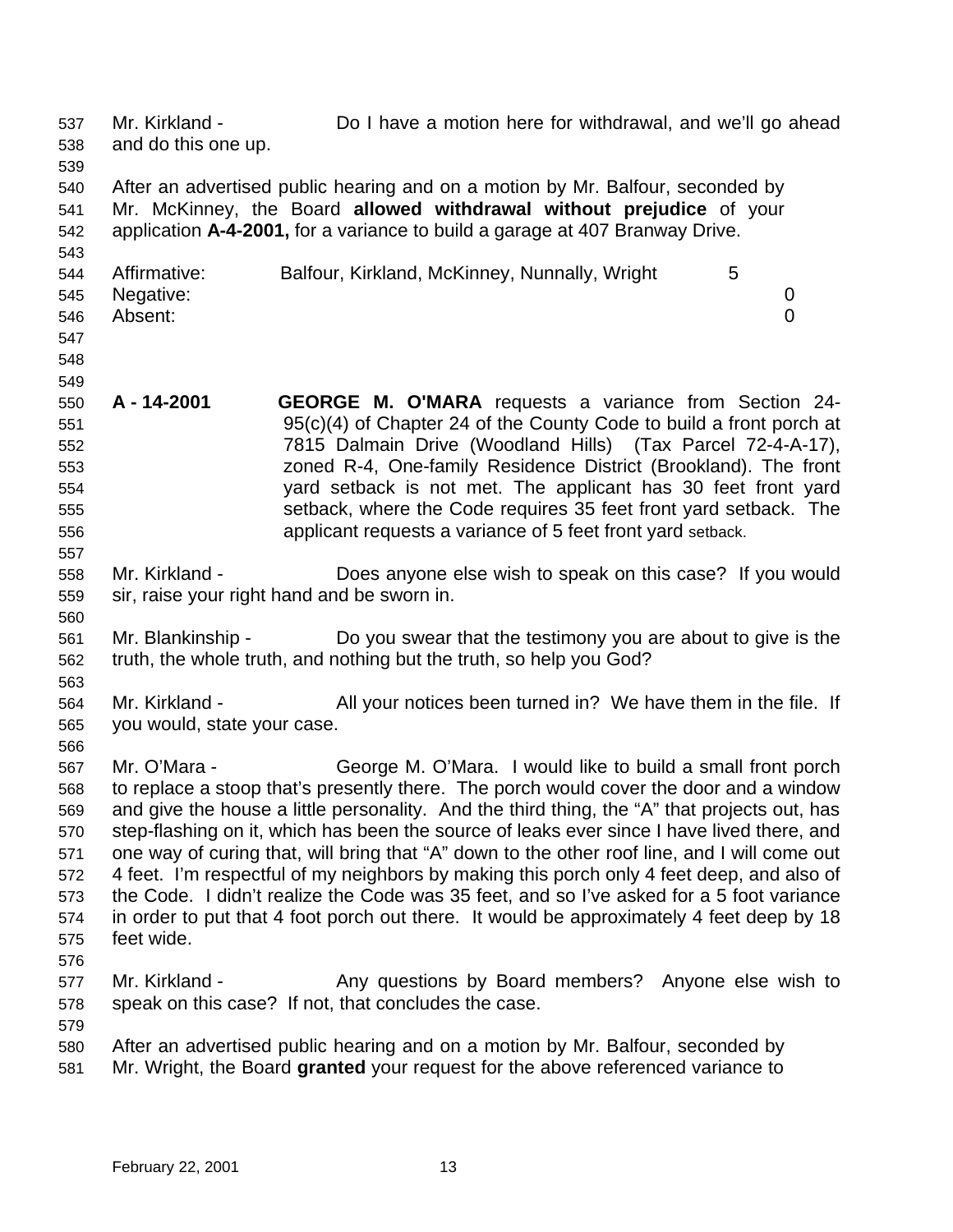build a front porch at 7815 Dalmain Drive. The Board granted the variance subject to the following condition: 1. Only the front porch shown on the plan filed with the application may be constructed pursuant to this approval. Any additional improvements shall comply with the applicable regulations of the County Code. The Board **granted** this request, as it found from the evidence presented that, due to the unique circumstances of the subject property, strict application of the County Code would produce undue hardship not generally shared by other properties in the area, and authorizing this variance will neither cause a substantial detriment to adjacent property nor materially impair the purpose of the zoning regulations. 595 Affirmative: Balfour, Kirkland, McKinney, Nunnally, Wright 5 Negative: 0 Absent: 0 **A - 16-2001 DOUGLAS A. AND JEANETTE R. BURTON** request a variance from Section 24-94 of Chapter 24 of the County Code to build an addition at 10939 Rickey Court (Lexington) (Tax Parcel 38-11-B- 10), zoned R-3AC, One-family Residence District (Conditional) (Three Chopt). The rear yard setback is not met. The applicant has 28.5 feet rear yard setback, where the Code requires 35 feet rear yard setback. The applicant requests a variance of 6.5 feet rear yard setback. Mr. Kirkland - Does anyone else wish to speak on the case? If you would, sir, please stand and raise your right hand. Also the applicant to be sworn in. Mr. Blankinship - Do you swear that the testimony you are about to give is the truth, the whole truth, and nothing but the truth, so help you God? Mr. Kirkland - Okay, you can sit down sir, and I'll call you next. If you would, state your name for the record. Have all your notices been turned in? Okay, we have them in the file. Okay, would you state your case. Mr. Burton - I do. My name is Douglas A. Burton. Yes sir. We would like to add a one and one-half room addition to the back of the house. I don't know if this drawing is as clear as I'd like it to be. The current structure basically goes straight across from the 17-foot section. The cross-hatched area would be a deck. So we are essentially adding the area that is surrounding the 27 foot label there. It would be an extension to the existing kitchen, plus a 12- by 10-foot room behind what is now the dining room.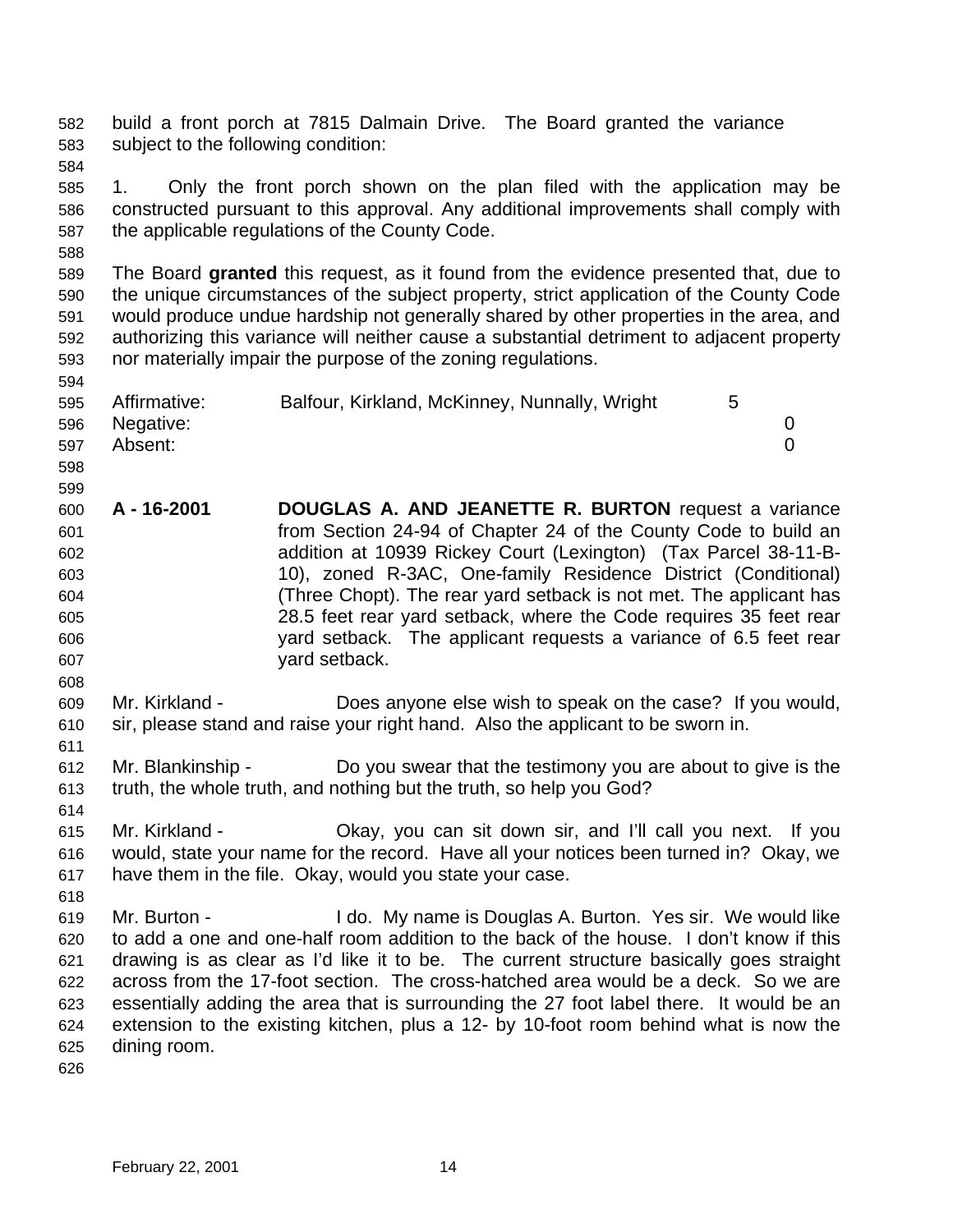Mr. Wright - I'm a little confused as to what you're adding from this plan here. Mr. Burton - Okay, if you look across the deck, and you see the cantilever under the second floor, and the short, say 5-foot section, that comes out from the back of the house, it is our intention to extend that wall out 10 feet and go across to the other end of the house. All the way across the back. Mr. Wright - So you're just going to add a 10-foot addition onto the back of the house? Now this diagram that we have, we had it on the screen a moment ago – could we put that back on that. 639 Mr. Wright - Is this the present house? Mr. Burton - No sir, this is our proposal. Mr. Balfour - Oh, that shows the addition on it? I think the confusion thing is, is that the deck where the hand is, or is ………………… Mr. Burton - The cross-hatched area is where we propose to put the deck. Mr. Wright - Oh that's going to be a new deck? So due to the shape of the lot, just the corner of the deck violates the code, is that correct? Mr. Burton - Yes, and the corner of the proposed addition exceeds the setback requirement by about three feet. Mr. Kirkland - Any other questions? Sir, would you like to speak. If he's in opposition, you'll have a few minutes to rebut afterwards. Mr. Stone - My name is Frank Stone. I live in the adjoining property right behind Mr. Burton, and I've been there for about 40 years. It used to be country when I moved out there. But anyway, according to Mr. Burton's request, he will not bother me one way or another, because when I talked to him personally, I said, "as long as you keep your stuff on your side of the fence, I'll keep mine on mine, no problem." Mr. Kirkland - Okay sir, thank you very much. Do you have anything you'd like to add? No further questions? Anyone else wish to speak? That concludes the case. After an advertised public hearing and on a motion by Mr. Wright, seconded by Mr. Nunnally, the Board **granted** your request a variance to build an addition at 10939 Rickey Court (Tax Parcel 38-11-B-10). The Board **granted** the request subject to the following condition: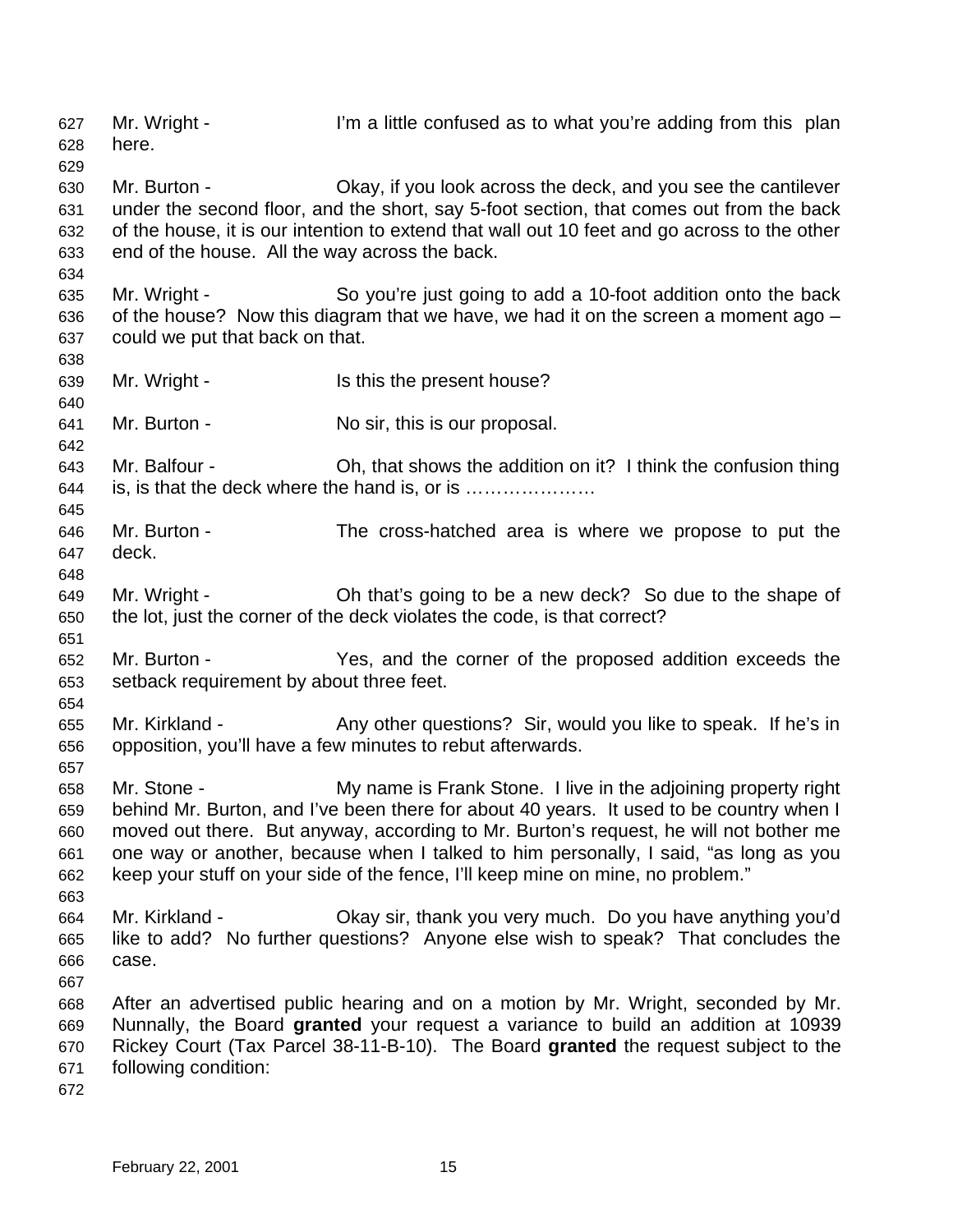1. Only the addition shown on the plan filed with the application may be constructed pursuant to this approval. Any additional improvements shall comply with the applicable regulations of the County Code.

 The Board **granted** this request, as it found from the evidence presented, that due to the unique circumstances of the subject property, strict application of the County Code would produce undue hardship not generally shared by other properties in the area, and authorizing this variance will neither cause a substantial detriment to adjacent property nor materially impair the purpose of the zoning regulations.

| 683 |                   |                                               |   |   |
|-----|-------------------|-----------------------------------------------|---|---|
| 684 | Affirmative:      | Balfour, Kirkland, McKinney, Nunnally, Wright | 5 |   |
| 685 | Negative:         |                                               |   |   |
| 686 | Absent:           |                                               |   | 0 |
| 687 |                   |                                               |   |   |
| 688 | Mr. Blankinship - | The next two are companion cases.             |   |   |
| 689 |                   |                                               |   |   |
| 690 | Mr. Kirkland -    | If you would, call them together, please.     |   |   |

- **A - 17-2001 ANNIE C. VON GRAY** requests a variance from Section 24-94 of Chapter 24 of the County Code to build single family dwelling at 8201 Turner Road (Scenic View) (Tax Parcels 250-3-A-5A and 250-A-43 (part)), zoned A-1, Agricultural District (Varina). The lot width requirement is not met. The applicant has 61 feet minimum lot width, where the Code requires 150 feet minimum lot width. The applicant requests a variance of 89 feet minimum lot width.
- **A - 18-2001 ANNIE C. VON GRAY** requests a variance from Section 24-9 of Chapter 24 of the County Code to build a single family dwelling at 4020 Camp Holly Drive (Tax Parcel 250-A-43 (part)), zoned A-1, Agricultural District (Varina). The public street frontage requirement is not met. The applicant has 0 feet public street frontage, where the Code requires 50 feet public street frontage. The applicant requests a variance of 50 feet public street frontage.
- Mr. Kirkland Is the applicant here? If you would sir, raise your right hand and be sworn in. Does anyone else wish to speak on this case? Also raise your right hand.
- 

- Mr. Blankinship Do you swear that the testimony you are about to give is the truth, the whole truth, and nothing but the truth, so help you God?
- Mr. Kirkland State your name for the record. Have all your notices been turned in according to the Code? We have them in the file.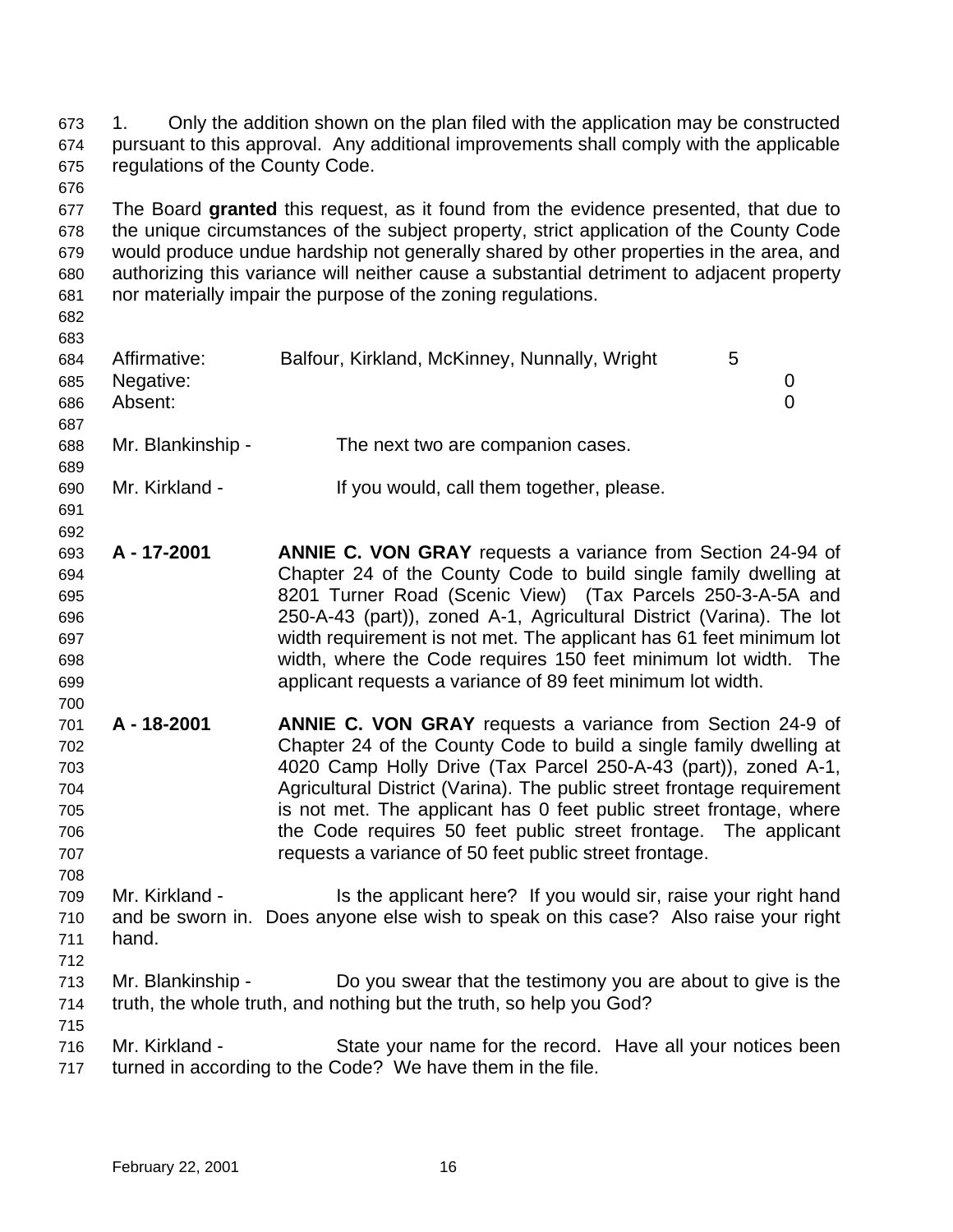Mr. Kelly - My name is Mike Kelly, and I'm here to represent Annie Von Gray. Yes sir. Ms. Von Gray could not be here today; she is in the hospital as we speak. She's 83 years old, and what she is requesting is a variance to build a structure at 8201 Turner Road, and it does not meet the setback requirement for the first one. She has owned the property since 1954; she's lived there, down the street, all her life. She was born and raised on Turner Road. Back before 1987 the property was, the setback was different than it is at today's date, and it was conforming with the Code back then. So now of course, it's got to be 150 feet wide and 50 feet back, which we do not have. We do have 150 feet, plus some more, over 180 feet at the proposed building site now, where we propose to build a home. We just request a variance to build that home at that site. Mr. Nunnally - Mr. Kelly, Ms. Von Gray, is she selling this property 731 to..............are you in the building business? Mr. Kelly - I am a real estate agent and in the building business. I am her great nephew, and she kind of depends on me for everything she does. She wants to sell the property, and I have a contract to buy the property. She wants to move to an assisted living facility. She needs money to do that, so that's why I'm requesting this variance for her. Mr. Nunnally - In other words, you're buying the property, subject to the variance to build two spec homes. Mr. Kelly - Yes sir. She lives at 8147 Turner, which is north, that power line actually goes through her back yard. Mr. Wright - So she doesn't live on the property? 747 Mr. Kelly - No sir. They actually owned all that property at one point in time and built homes on it. 750 Mr. Wright - This is vacant land? Mr. Kelly - This is vacant land, yes sir. Continuing to the next parcel………. The next parcel is right there where we are looking at on the screen. That fronts Camp Holly Drive, which is a private road. According to the engineers and title research, the property does come in 7 feet of the private right-of-way. So there is right-of-way to this property from Camp Holly Road. And that right here, as we go back right there, is 180 feet also, I believe that's what it says, of width right there, where the proposed dwelling would be, at 50 feet off of the private road. It is an all wooded site, and I think that's about it. Mr. Nunnally - Have you read the conditions on these two cases, M. Kelly? Mr. Kelly - Yes sir. I agree with them fully.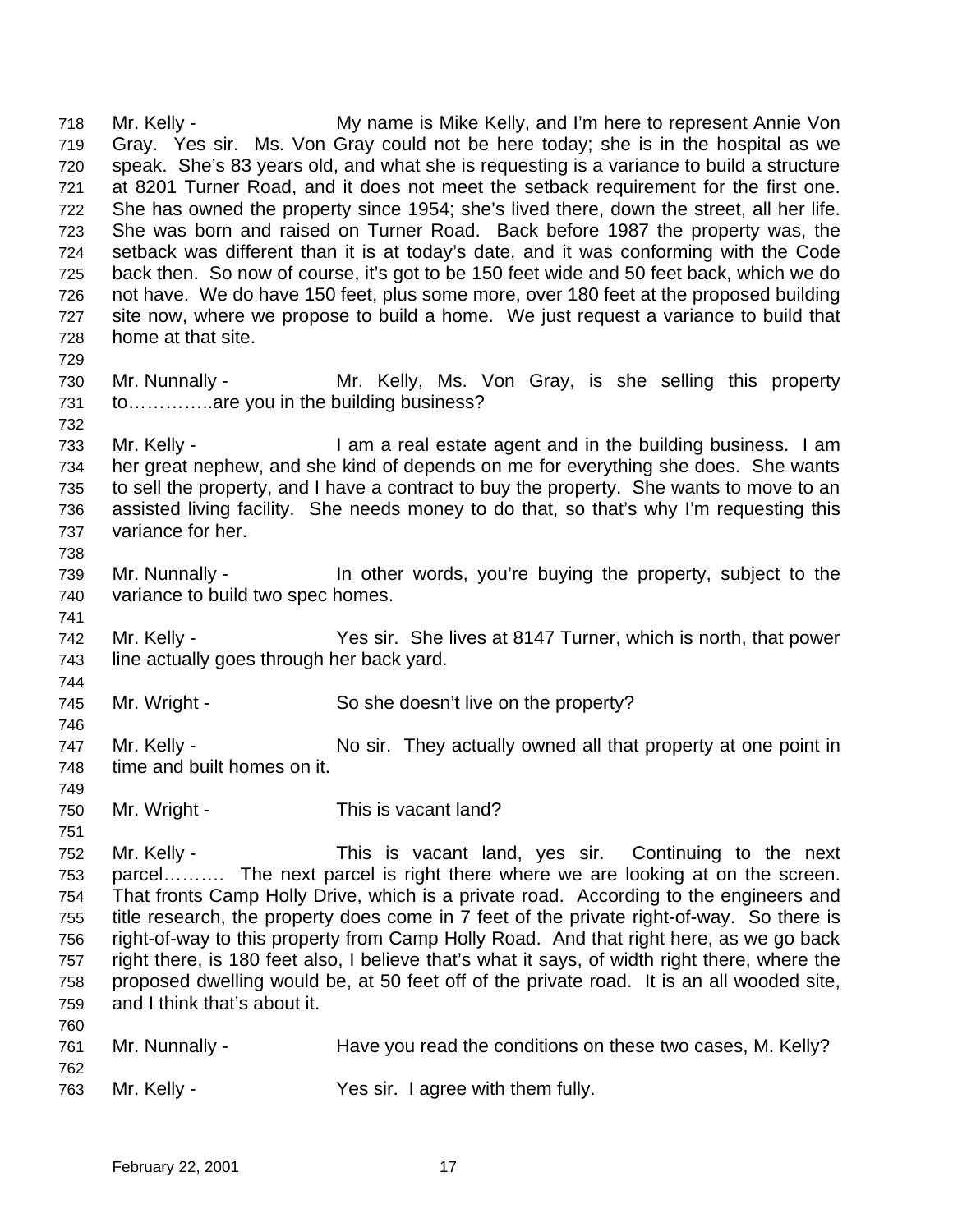Mr. Kirkland - Any other questions of the applicant? Mr. Wright - Yes, I want to ask Mr. Blankinship a question. Where is the building line on this second lot? Where is it figured from? Mr. Blankinship - I don't think that's to scale, so the front would be Camp Holly 771 Drive, so as long as you're satisfied that even though this is not a public road......... 773 Mr. Kirkland - Any other questions? Anyone else wish to speak in favor of the case? Okay, sir, you'll have time to rebut after the other people. If you would, sir, if you want to speak. 777 Mr. Farkas - Hi, how're you doing? My name is Mark W. Farkas. I am the adjacent landowner, which is on the right-hand side of the long property line. Other than probably, for a good number of years, not being able to maybe purchase the property my own self, because the owner, she wouldn't even talk to me, but that's a personal reason I guess, I was pretty much disturbed about trying to divide the property in half. I don't see on there the exact size of it, but I do know that the property as a whole, is somewhere in the neighborhood of 2.6 to 7 acres. The adjacent property that you see that's dotted out, which my aunt once owned, that I own now, is a 3-acre parcel exactly. 787 Mr. Wright - That's the 3.78 acres………… Mr. Farkas - Well that's what they say, yes, but they had it surveyed. If you actually had it figured how big that piece is, it's less than that, considerable less. I have it figured out on paper in my own hand, but nothing legal, but I can figure it. If you were to figure square footage, one property section would be about 1.45 acres, and one would be maybe 1.21. You have requirements on water and sewage; there would be septic tanks and wells and things like that to consider. Mr. Wright - One acre is what that requires, so they've satisfied that requirement. Mr. Farkas - I don't know the requirements, but most of the reason that I was never able to purchase property was the discrepancy in the size. I'm against it, because I am a farmer; I do farm the land that's next to it, and I hate to see all the agriculture being pushed out of Henrico to begin with, That's pretty much what I had to say; I just wanted to make sure that the Board was probably aware of the exact size, because it is not correct in the plat that you have originally in front of you, probably. 806 Mr. Nunnally - How much land do you farm down there, Mr. Farkas? 808 Mr. Farkas - Presently about 70 acres; I rent some...........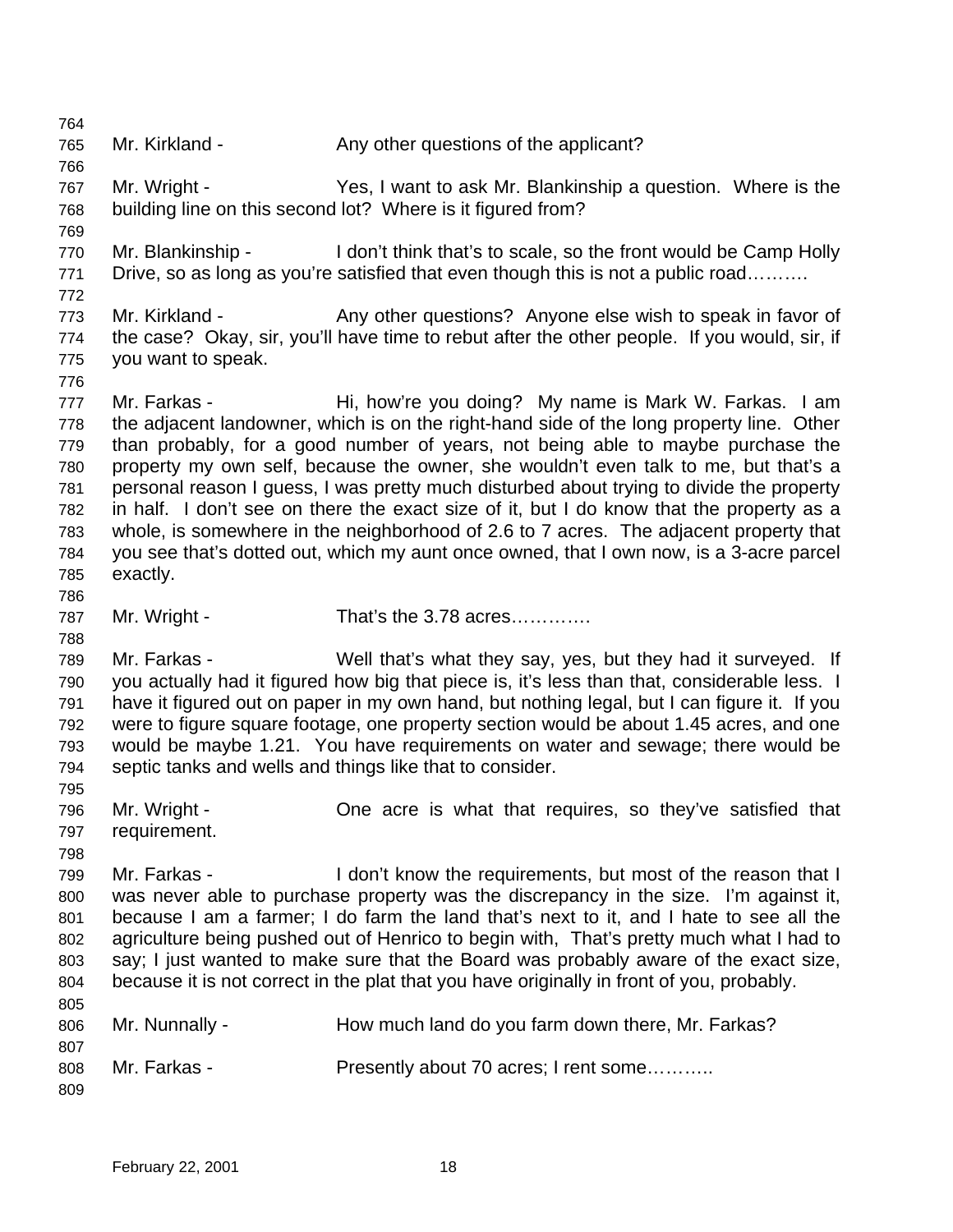- 810 Mr. Nunnally Adjoining to this property?
- Mr. Farkas No, it's only about 17 actually adjoins that that I actually own. That's pretty much what I want to say.
- 

815 Mr. Phaup - How do you do – I'm Philip Phaup; I'm an adjoining property owner 3 houses up from the bottom on the left-hand side. All those houses are built on half-acre lots, whatever the Code was then at the time, when they were built roughly 30 years ago. Mr. Farkas and I have both walked the property, and like he said, we had measured it, and it was a concern about the sizes of it on the actual acreage of it. Everybody in the neighborhood was basically concerned about value of their homes, 821 etc. We have tried to purchase the land from Mr. Von Gray. Mr. Kelly and I have been friends for years; we hunt together, he's come by my house several times in the last few years. I've made offers on the land; Mr. Farkas has made offers on the land; several people in the area. Mr. Kelly assessed the land himself, just from his knowledge, at around \$26,000. Ms. Von Gray wanted \$40,000 for it, would never give anybody the opportunity to purchase it, to add it to our property, and we just basically don't want the houses there if we can help it. It's personal.

829 Mr. Wright - What would you use it for if you bought it?

831 Mr. Phaup - Just to add it to the land that I currently have; that's it. I would not build anything. I know there was concern; I've checked into all of that, and I know the well and septic works, but the wells behind each house is roughly 20 feet off the lines, and I thought all that was pretty close. And that's each house going up through there; the wells are in the same spot, roughly 20 feet from the property lines. We just wanted to add it to the properties we had, already, for nothing else, if we could have gotten it for fair market value, but she wanted almost double. That's all I've got; thank you. 

- Mr. Kirkland Thank you sir. Any other questions? Mr. Kelly, do you have anything else you'd like to add?
- 

 Mr. Kelly - Yes sir. I do want to make mention to Mr. Farkas. The property is 2.78 acres. The deed says 3.78; it must have been construed a long time ago, but it is 2.78 acres, which is still an acre for each parcel, which is suitable for well and septic in Henrico County. As far as Mr. Phaup is concerned, he's exactly right; he did make offers to buy the property behind his property. The only problem that Ms. Von Gray had was going in, and if you look, and subdividing each parcel off behind the homes. If she did that, Mr. Phaup might have carried through with his contract. The other people, what happens if, let's just say, one of them died? Now she is stuck with a piece of property that nobody's going to buy, and the configuration is all messed up, and now she's out more money than she had even thought about. So that's the only reason why that came about. The wells and septics I know, no building permit is issued until the health department looks at them, and we have done soil work back there, and the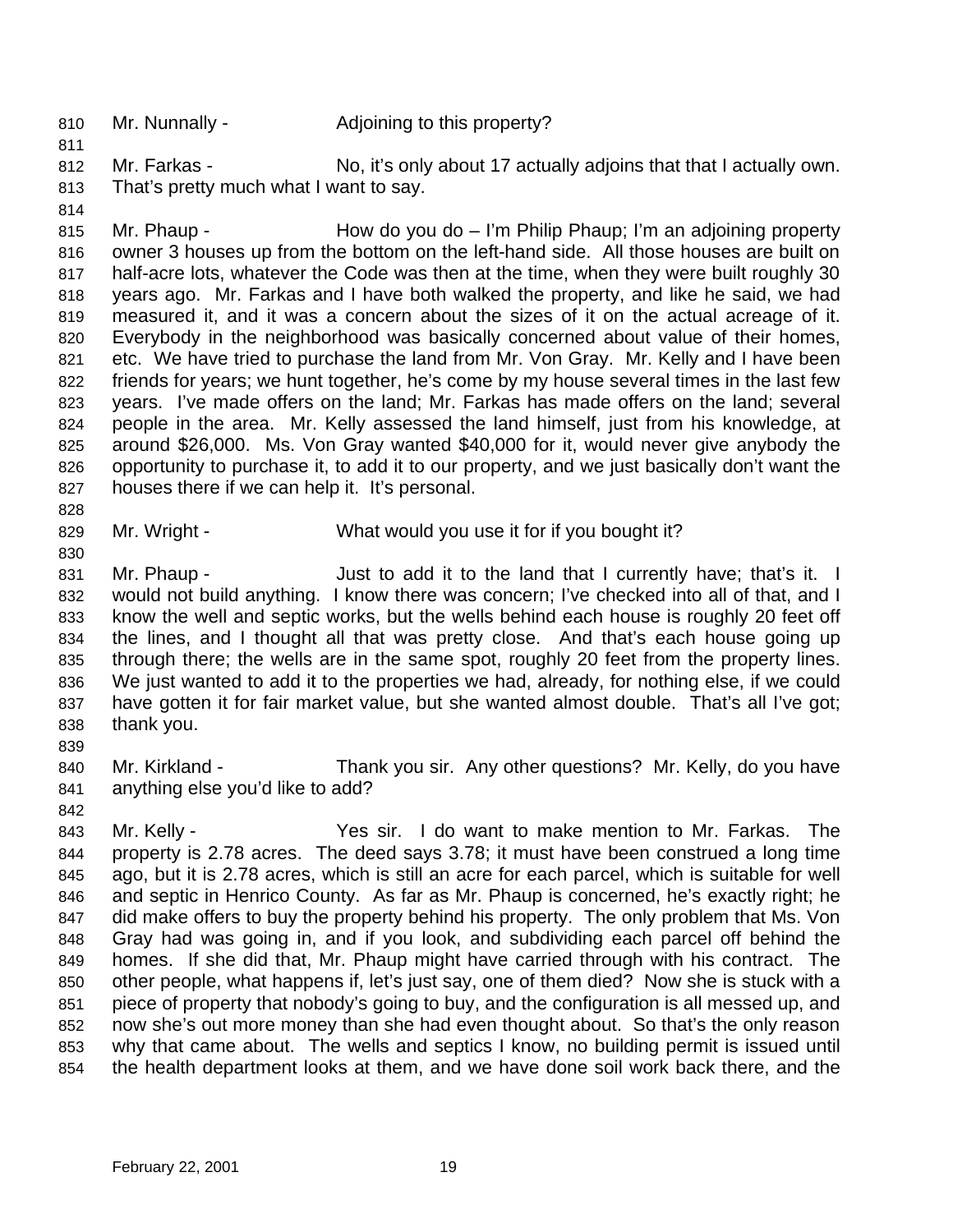soil work does look good, and it will be the appropriate distance from the wells and septics. I think that's about all I have to say. If you have any questions?

 Mr. Kirkland - Does anyone else wish to speak? That concludes the case. Thank you sir.

## **A-17-2001**

 After an advertised public hearing and on a motion by Mr. Nunnally, seconded by Mr. Wright, the Board **granted** your request for a variance to build a single family dwelling 8201 Turner Road. The Board granted the use permit subject to the following conditions:

 1. The property shall be developed in substantial conformance with the plan filed with the application. No substantial changes or additions to the layout may be made without the approval of the Board of Zoning Appeals.

 2. At the time of building permit application, the applicant shall submit the necessary information to the Department of Public Works to ensure compliance with the requirements of the Chesapeake Bay Preservation Act and the code requirements for water quality standards.

 3. Approval of this request does not imply that a building permit will be issued. Building permit approval is contingent on Health Department requirements, including, but not limited to, soil evaluation for a septic drainfield and reserve area, and approval of a well location.

 The Board granted this request, as it found from the evidence presented that, due to the unique circumstances of the subject property, strict application of the County Code would produce undue hardship not generally shared by other properties in the area, and authorizing this variance will neither cause a substantial detriment to adjacent property nor materially impair the purpose of the zoning regulations.

| 888 | Affirmative: | Balfour, Kirkland, McKinney, Nunnally, Wright | 5 |  |
|-----|--------------|-----------------------------------------------|---|--|
| 889 | Negative:    |                                               |   |  |
| 890 | Absent:      |                                               |   |  |
| 891 |              |                                               |   |  |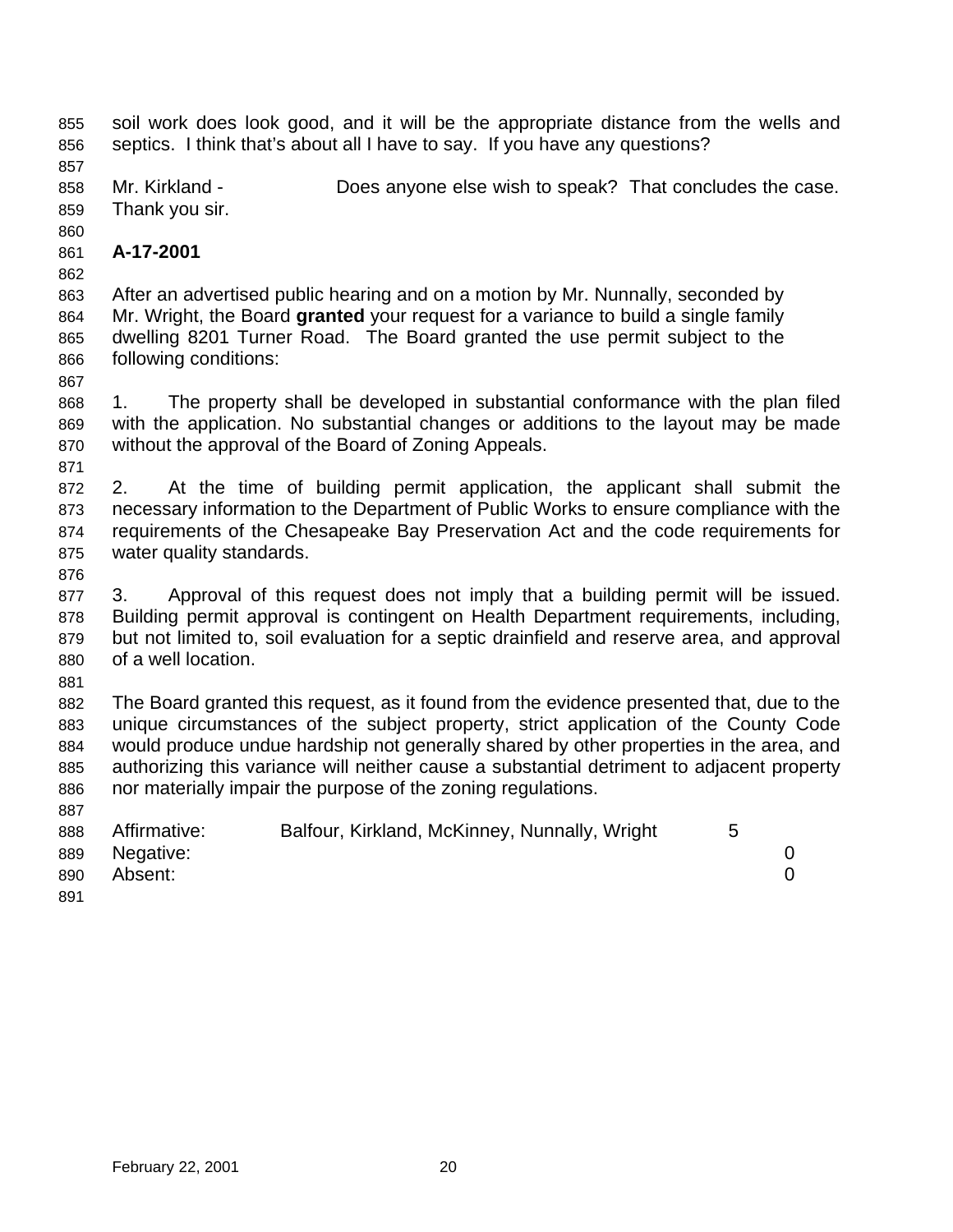## 

## **A-18-2001**

 1. The property shall be developed in substantial conformance with the plan filed with the application. No substantial changes or additions to the layout may be made without the approval of the Board of Zoning Appeals. 

 2. At the time of building permit application, the applicant shall submit the necessary information to the Department of Public Works to ensure compliance with the requirements of the Chesapeake Bay Preservation Act and the code requirements for water quality standards.

 3. Approval of this request does not imply that a building permit will be issued. Building permit approval is contingent on Health Department requirements, including, but not limited to, soil evaluation for a septic drainfield and reserve area, and approval of a well location.

 4. The applicant must present proof with the building permit application that a legal access to the property has been obtained.

 5. The owners of the property, and their heirs or assigns, shall accept responsibility for maintaining access to the property until such a time as the access is improved to County standards and accepted into the County road system for maintenance.

 The Board granted this request, as it found from the evidence presented that, due to the unique circumstances of the subject property, strict application of the County Code would produce undue hardship not generally shared by other properties in the area, and authorizing this variance will neither cause a substantial detriment to adjacent property

nor materially impair the purpose of the zoning regulations.

| 921 | Affirmative: | Balfour, Kirkland, McKinney, Nunnally, Wright |  |
|-----|--------------|-----------------------------------------------|--|
| 922 | Negative:    |                                               |  |
| 923 | Absent:      |                                               |  |
| 924 |              |                                               |  |

 **A - 19-2001 WILLIAM P. AND CHERYL F. TILLEY** request a variance from Section 24-9 of Chapter 24 of the County Code to build a single family dwelling at 3206 Fontaine Lane (Tax Parcel 22-A-13B (part)), zoned A-1, Agricultural District (Brookland). The public street frontage requirement is not met. The applicant has 0 feet public street frontage, where the Code requires 50 feet public street frontage. The applicant requests a variance of 50 feet public street **frontage.** 

 Mr. Blankinship - Mr. Chairman, this is one of the cases where I handed out a revised staff report. One condition was changed, and another was added. The condition on, I believe it's # 5 that requires the applicant to provide proof of legal access, specifies that that access has to go out to Fontaine Lane; that is what they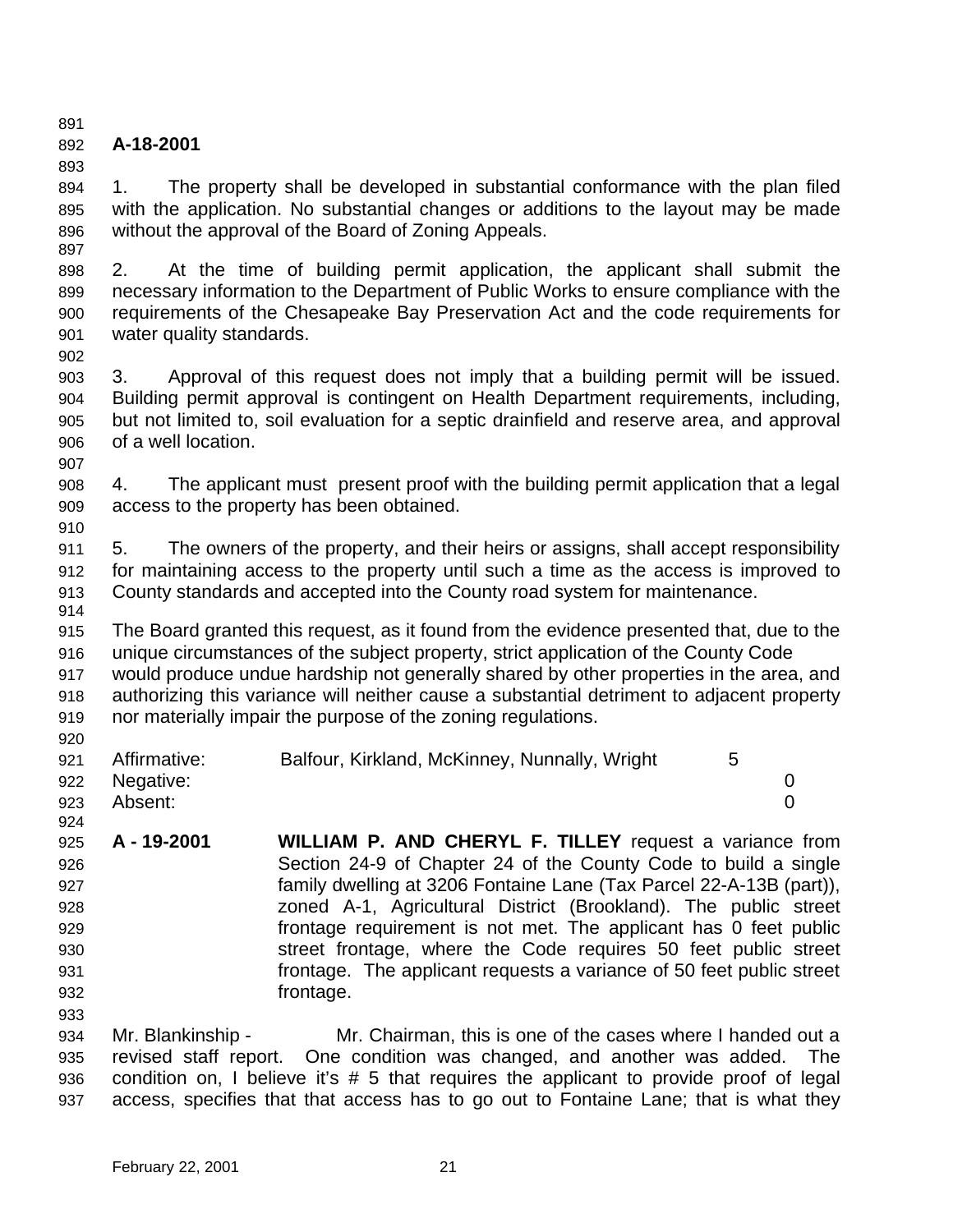showed on their plat, but when I discussed this with some of the senior staff in the department, they suggested that that be added as a requirement. Also, a sixth condition was added, requiring that the proposed house be connected to public water and sewer, which was made available out there when Shepherd's Way was developed. Beyond # 4, which had mentioned the Health Department requirements had changed to require a connection to public water and sewer. 945 Mr. Kirkland - All right sir. If you will please stand and raise your right hands. Mr. Blankinship - Do you swear that the testimony you are about to give is the truth, the whole truth, and nothing but the truth, so help you God? Mr. Kirkland - Who's going to put on the case, applicant? If you would, state your name, please. Have all your notices been turned in, according to County Code? We have them in the file. Mr. Tilley - My name is William Paul Tilley. My wife, Cheryl, could not make it today. Mr. Kirkland - Okay, now you can proceed with your case. Mr. Tilley - Good morning. My grandfather, Roy Blanchard, owns some property, you can kind of see it on the screen right there. We would like to build a 2- story house, my family and I, on that property. He would like to give us one acre of land so we can do so. But checking out through Planning and all the different red tape we've had to go through, we've had to find out that I needed a variance for 50 feet public road frontage, and that's why I'm here this morning. Mr. Kirkland - Did you understand the conditions that Mr. Blankinship stated that we've added to the case? Mr. Tilley - Yes sir, I understand about the water and sewer, yes sir, and then about the right-of-way through the piece of property, it shows there, that would be on the deed my grandfather will give me access across his property to get to my piece of land. Mr. Kirkland - That's what it means. It will be in the deed. Mr. Wright - How wide is that access going to be? It doesn't show on the plat. 980 Mr. Tilley - **I guess ……………**  Mr. Kirkland - Grandfather says – 15 feet – it needs to be big enough for a fire truck to get back there.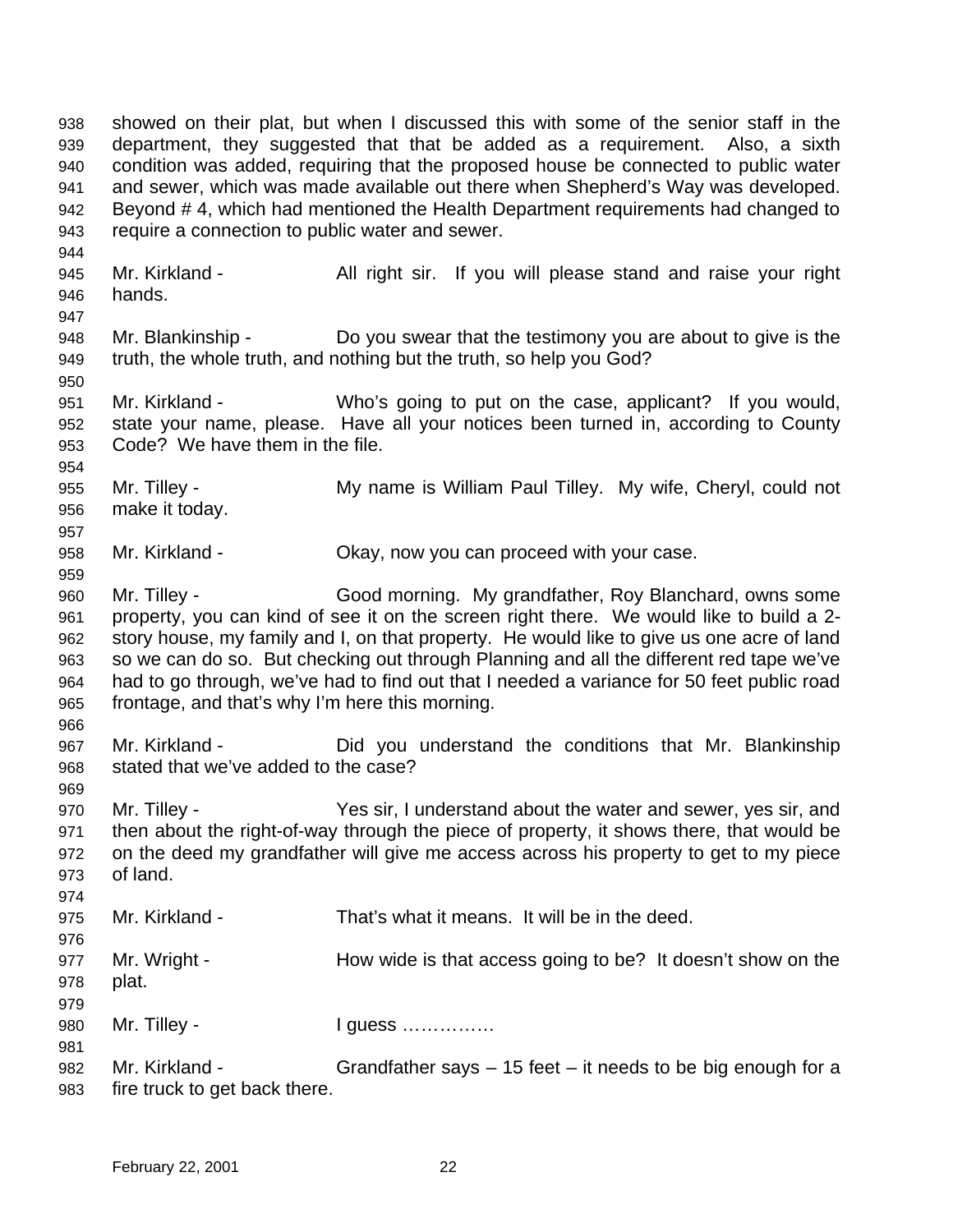Mr. Wright - I take it you would be the only one using that access to this property. Nobody else would be using it? Mr. Tilley - Myself and my family, yes sir. Mr. McKinney - Mr. Tilley, how close is the water and sewage to this property? Mr. Tilley - Right there at the bottom of the screen, is where my grandfather's water meter is. You see there, right on Fontaine Lane, the water starts right there, and the sewage is behind the property, if you go all the way down. 997 Mr. McKinney - How far is that to your property? How long is that road? 999 Mr. Tilley - **How far distance wise?** Two hundred feet, more or less. Mr. McKinney - So it's within the three hundred feet? Okay. 1003 Mr. Kirkland - Any other questions? Anyone else wish to speak? That concludes the case, sir. After an advertised public hearing and on a motion by Mr. McKinney, seconded by Mr. Wright, the Board **granted** your request for a variance to build a single family dwelling at 3206 Fontaine Lane (Tax Parcel 22-A-13B (part)). The Board granted the use permit subject to the following conditions: 1. The property shall be developed in substantial conformance with the plan filed with the application. No substantial changes or additions to the layout may be made without the approval of the Board of Zoning Appeals. 2. At the time of building permit application, the applicant shall submit the necessary information to the Department of Public Works to ensure compliance with the requirements of the Chesapeake Bay Preservation Act and the code requirements for water quality standards. 3. At the time of building permit application the owner shall demonstrate that the parcel created by this division has been conveyed to members of the immediate family, and the subdivision ordinance has not been circumvented. If this condition cannot be met, the owner shall submit a subdivision plat for review and approval by the Planning Office. 4. Connections shall be made to public water and sewer.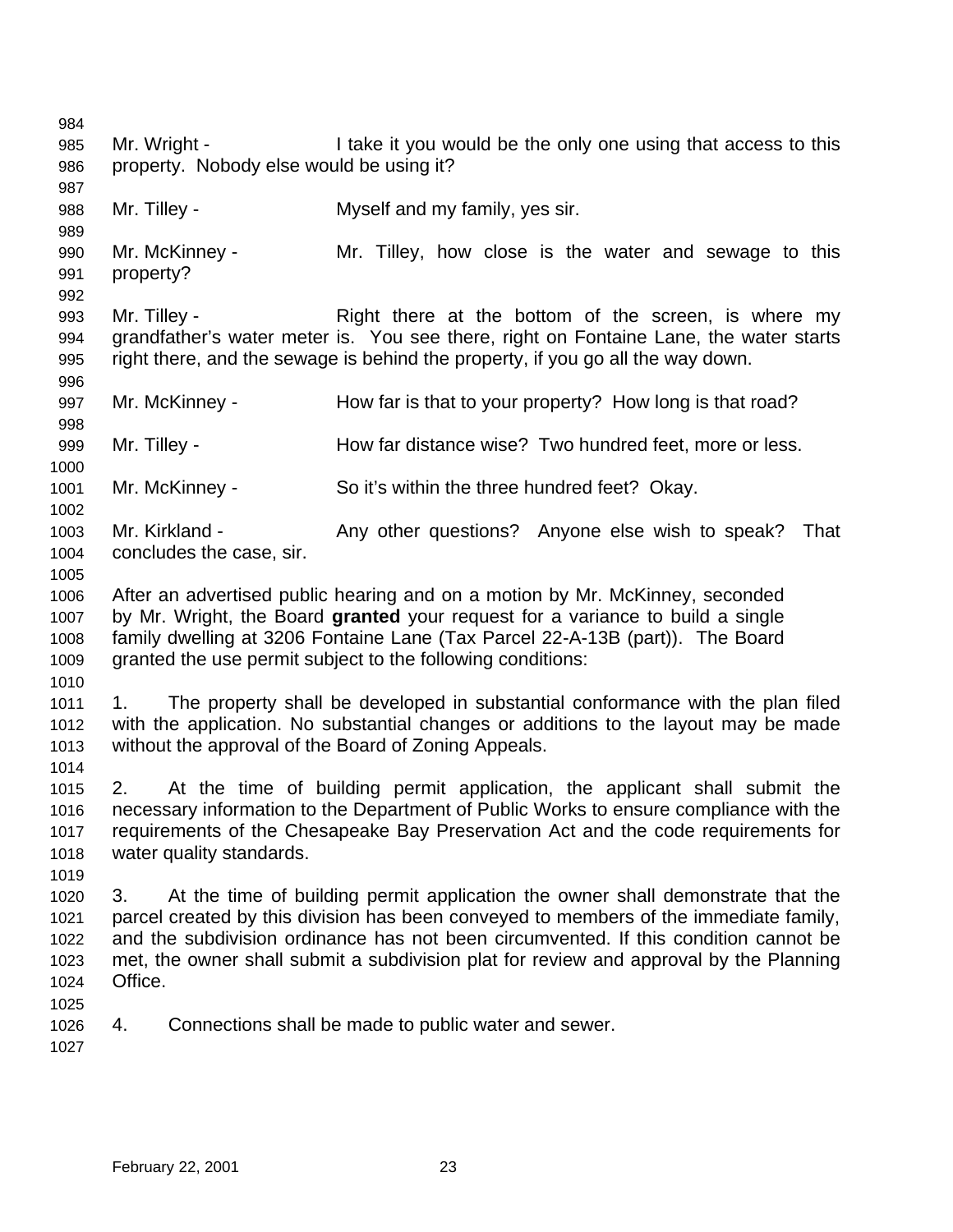5. The applicant must present proof with the building permit application that a legal access to the property has been obtained from Fontaine Avenue. Access shall not be provided to the private drive to the south.

 The Board granted this request, as it found from the evidence presented that, due to the unique circumstances of the subject property, strict application of the County Code would produce undue hardship not generally shared by other properties in the area, and authorizing this variance will neither cause a substantial detriment to adjacent property nor materially impair the purpose of the zoning regulations.

| .    |                |                                               |  |
|------|----------------|-----------------------------------------------|--|
| 1038 | Affirmative:   | Balfour, Kirkland, McKinney, Nunnally, Wright |  |
|      | 1039 Negative: |                                               |  |
| 1040 | Absent:        |                                               |  |
| 1041 |                |                                               |  |

 **UP- 3-2001 WEST SAND & GRAVEL CO., INC.** requests a conditional use permit pursuant to Sections 24-52(d) and 24-103 of Chapter 24 of the County Code to continue extraction operations at 8558 Strath Road (Tax Parcels 248-A-24, 38 and 258-A-14), zoned A-1, Agricultural District (Varina).

 Mr. Chairman, this is the other one where there is a revised condition. It is number 25; I had used the standard condition, and the applicant called me the day before yesterday and requested that I substitute the condition that was approved by this Board in 1998, so that's what we did. The text of # 25, in the revised condition, is exactly what was in the previous use permit that's being renewed.

- Mr. Kirkland Does anyone else wish to speak on this case? All right, sir, raise your right hand and be sworn in.
- Mr. Blankinship - Do you swear that the testimony you are about to give is the truth, the whole truth, and nothing but the truth, so help you God?
- Mr. Kirkland State your name for the record.
- Mr. Cline - I do. My name is Bryan Cline; I'm here as a representative for West Sand & Gravel.
- Mr. Kirkland Have your notices been turned in. Yes, we have them in the file. Thank you sir.
- 

 Mr. Cline - I'd just like to continue the operation that we currently have at this site. It's currently in the latter phases of this site. I believe this site has been in place for at least the last 30 years, and we're just in the final stages, as I said, wrapping it up, working on reclamation, filling in a deep hole that was created by the previous extraction activities, and we'd just like to have the option of being able to extract fill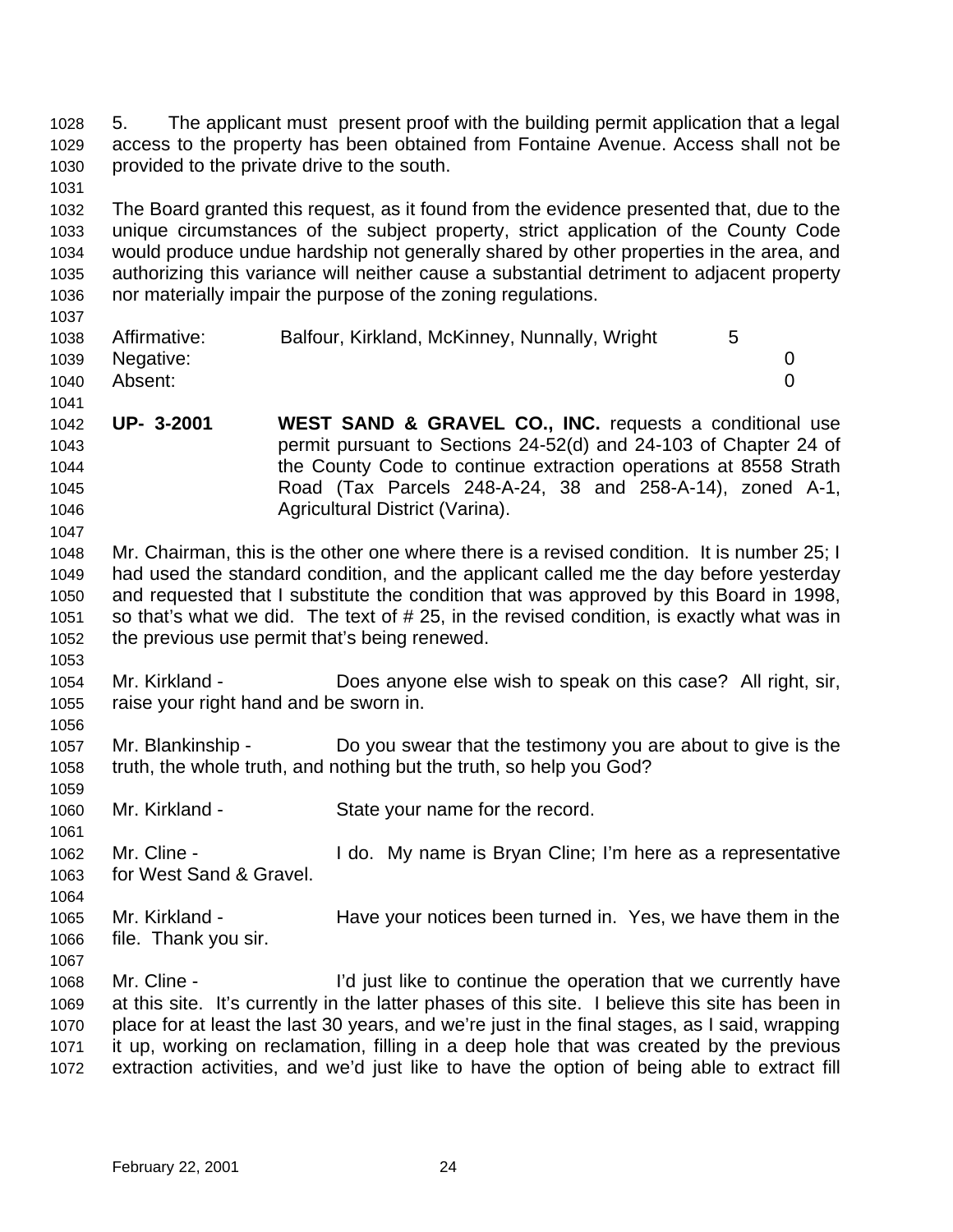materials if the opportunity arises. There are no extraction operations at this site at this time. Mr. Kirkland - Mr. Blankinship, I see we haven't had any complaints since 1998; is that correct? Mr. Blankinship - That's correct. They haven't been as active as they were previously. Mr. Cline - Like I said, we're just in the final stages, wrapping it up, hoping that this is the last permit we'll have to have on this site. Mr. Wright - So you think it's coming to an end? Mr. Cline - Yes. Mr. Balfour - What's your time frame, when do you expect it to be through? 1092 Mr. Cline - The Muldeally, I'd like to have final reclamation pretty well completed next year. Mr. Balfour - 2002? Mr. Cline - 2002, yes. 1099 Mr. Kirkland - Any other questions? Mr. Nunnally - Yes, I'd like to ask, how's Mr. McCaul? Back on the job? Mr. Cline - He's fine. As far as I know; I spoke to him about this, and he seems to be just fine. Mr. Kirkland - All right, no other questions? Does anyone else wish to speak? If you would, come down front, sir. Would you state your name for the record sir. Were you sworn in? Mr. Highsmith - My name is Joseph Highsmith, and I own the property, I guess it's south of West Sand and Gravel, and basically I'm just here for information. I'm not opposing. It's my understanding that to transport sand and gravel for 895, they wanted to go through Varina Road, am I correct? Mr. Blankinship - That was the original request. In our review we suggested they not do that; they agreed with that, and it's in the condition now that they have to use Strath.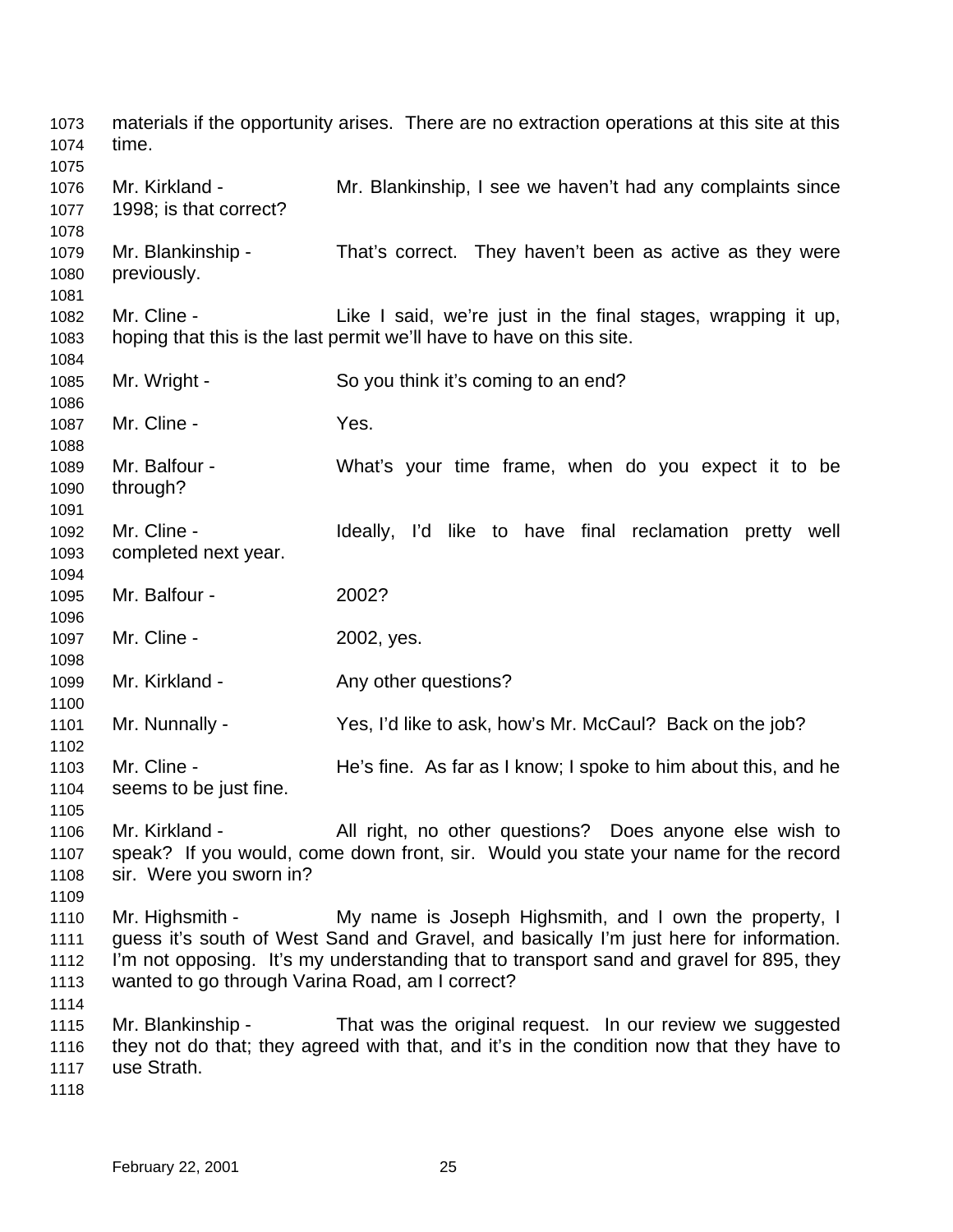| 1119<br>1120 | Mr. Highsmith -                                                             | Okay, that's all.                                                                            |  |
|--------------|-----------------------------------------------------------------------------|----------------------------------------------------------------------------------------------|--|
| 1121         | Mr. Kirkland -                                                              | Any other questions?<br>Would you like to rebut that sir?                                    |  |
| 1122         | That's a big one.                                                           |                                                                                              |  |
| 1123         |                                                                             |                                                                                              |  |
| 1124         | Mr. Cline -                                                                 | I have no problem with that.                                                                 |  |
| 1125         |                                                                             |                                                                                              |  |
| 1126         | Mr. Kirkland -                                                              | No other questions, no other comments? That concludes                                        |  |
| 1127         | the case.                                                                   |                                                                                              |  |
| 1128         |                                                                             |                                                                                              |  |
| 1129         |                                                                             | After an advertised public hearing and on a motion by Mr. Nunnally, seconded by              |  |
| 1130         |                                                                             | Mr. McKinney, the Board granted you're your request to renew the above                       |  |
| 1131         | referenced conditional use permit to continue extraction operations at 8558 |                                                                                              |  |
| 1132         |                                                                             | Strath Road (Tax Parcels 248-A-24, 38 and 258-A-14).                                         |  |
| 1133         |                                                                             |                                                                                              |  |
| 1134         |                                                                             |                                                                                              |  |
| 1135         |                                                                             | The Board granted the use permit subject to the following conditions:                        |  |
| 1136         |                                                                             |                                                                                              |  |
| 1137         | 1.                                                                          | This use permit is subject to all requirements of Section 24-103 of Chapter 24 of            |  |
| 1138         | the County Code.                                                            |                                                                                              |  |
| 1139         |                                                                             |                                                                                              |  |
| 1140         | 2.                                                                          | Before beginning any work, the applicant shall provide a financial guaranty in an            |  |
| 1141         |                                                                             | amount of \$2,000 per acre for each acre of land to be disturbed, for a total of \$89,000,   |  |
| 1142         |                                                                             | guaranteeing that the land will be restored to a reasonably level and drainable condition.   |  |
| 1143         |                                                                             | This permit does not become valid until the financial guaranty has been approved by the      |  |
| 1144         |                                                                             | County Attorney. The financial guaranty may provide for termination after 90 days notice     |  |
| 1145         |                                                                             | in writing to the County. In the event of termination, this permit shall be void, and work   |  |
| 1146         |                                                                             | incident thereto shall cease. Within the next 90 days the applicant shall restore the land   |  |
| 1147         |                                                                             | as provided for under the conditions of this use permit. Termination of such financial       |  |
| 1148         |                                                                             | guaranty shall not relieve the applicant from its obligation to indemnify the County of      |  |
| 1149         |                                                                             | Henrico for any breach of the conditions of this use permit. If this condition is not        |  |
| 1150         |                                                                             | satisfied within 90 days of approval, the use permit shall be void.                          |  |
| 1151         |                                                                             |                                                                                              |  |
| 1152         | 3.                                                                          | Before beginning any work, the applicant shall submit erosion control plans to the           |  |
| 1153         |                                                                             | Department of Public Works for review and approval. Throughout the life of the               |  |
| 1154         |                                                                             | operation, the applicant shall continuously satisfy the Department of Public Works that      |  |
| 1155         |                                                                             | erosion control procedures are properly maintained, and shall furnish plans and bonds        |  |
| 1156         |                                                                             | that the department deems necessary. The applicant shall provide certification from a        |  |
| 1157         |                                                                             | licensed professional engineer that dams, embankments and sediment control                   |  |
| 1158         |                                                                             | structures meet the approved design criteria as set forth by the State. If this condition is |  |
| 1159         |                                                                             | not satisfied within 90 days of approval, the use permit shall be void.                      |  |
| 1160         |                                                                             |                                                                                              |  |
| 1161         | 4.                                                                          | Before beginning any work, the applicant shall obtain a mine license from the                |  |
| 1162         |                                                                             | Virginia Department of Mines, Minerals and Energy. If this condition is not satisfied        |  |
| 1163         |                                                                             | within 90 days of approval, the use permit shall be void.                                    |  |
| 1164         |                                                                             |                                                                                              |  |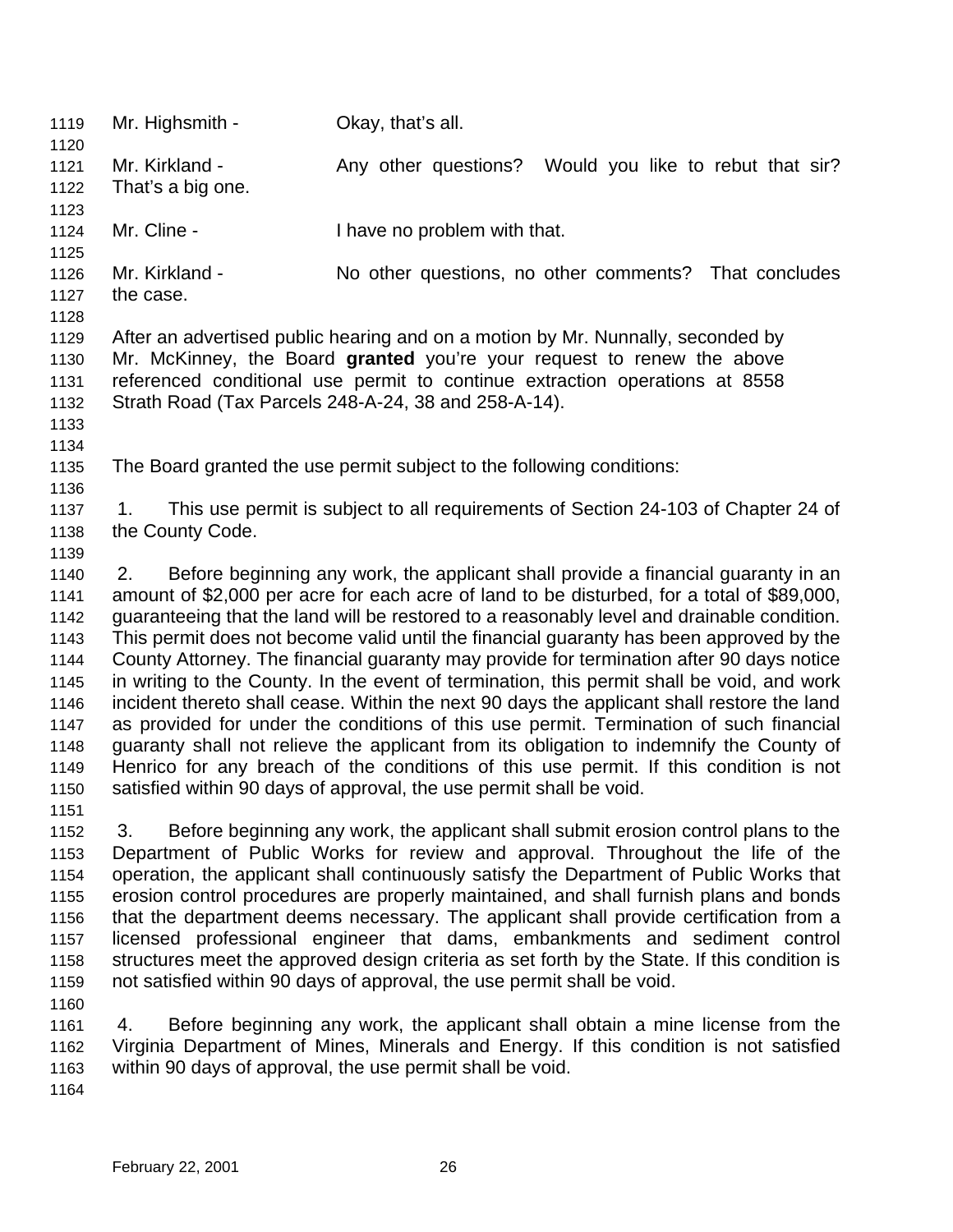5. Before beginning any work, the areas approved for mining under this permit shall be delineated on the ground by five-foot-high metal posts at least five inches in diameter and painted in alternate one foot stripes of red and white. These posts shall be so located as to clearly define the area in which the mining is permitted. They shall be located, and their location certified, by a certified land surveyor. If this condition is not satisfied within 90 days of approval, the use permit shall be void.

 6. In the event that the Board's approval of this use permit is appealed, all conditions requiring action within 90 days will be deemed satisfied if the required actions are taken within 90 days of final action on the appeal.

 7. The applicant shall comply with the Chesapeake Bay Preservation Act and all state and local regulations administered under such act applicable to the property, and shall furnish to the Planning Office copies of all reports required by such act or regulations. 

 8. Hours of operation shall be from 6:00 a.m. to 6:00 p.m. when Daylight Savings Time is in effect, and from 7:00 a.m. to 5:00 p.m. at all other times.

 9. No operations of any kind are to be conducted at the site on Saturdays, Sundays, or national holidays. 

 10. All means of access to the property shall be from the established entrance onto Strath Road.

 11. The applicant shall erect and maintain gates at all entrances to the property. These gates shall be locked at all times, except when authorized representatives of the applicant are on the property.

 12. The applicant shall post and maintain a sign at the entrance to the mining site stating the name of the operator, the use permit number, the mine license number, and the telephone number of the operator. The sign shall be 12 square feet in area and the letters shall be three inches high.

 13. The applicant shall post and maintain "No Trespassing" signs every 250 feet along the perimeter of the property. The letters shall be three inches high. The applicant shall furnish the Chief of Police a letter authorizing the Division of Police to enforce the "No Trespassing" regulations, and agreeing to send a representative to testify in court as required or requested by the Division of Police.

 14. Standard "Truck Entering Highway" signs shall be maintained on Strath Road on each side of the entrances to the property. 

 15. The applicant shall maintain a standard stop sign at the entrance to Strath Road.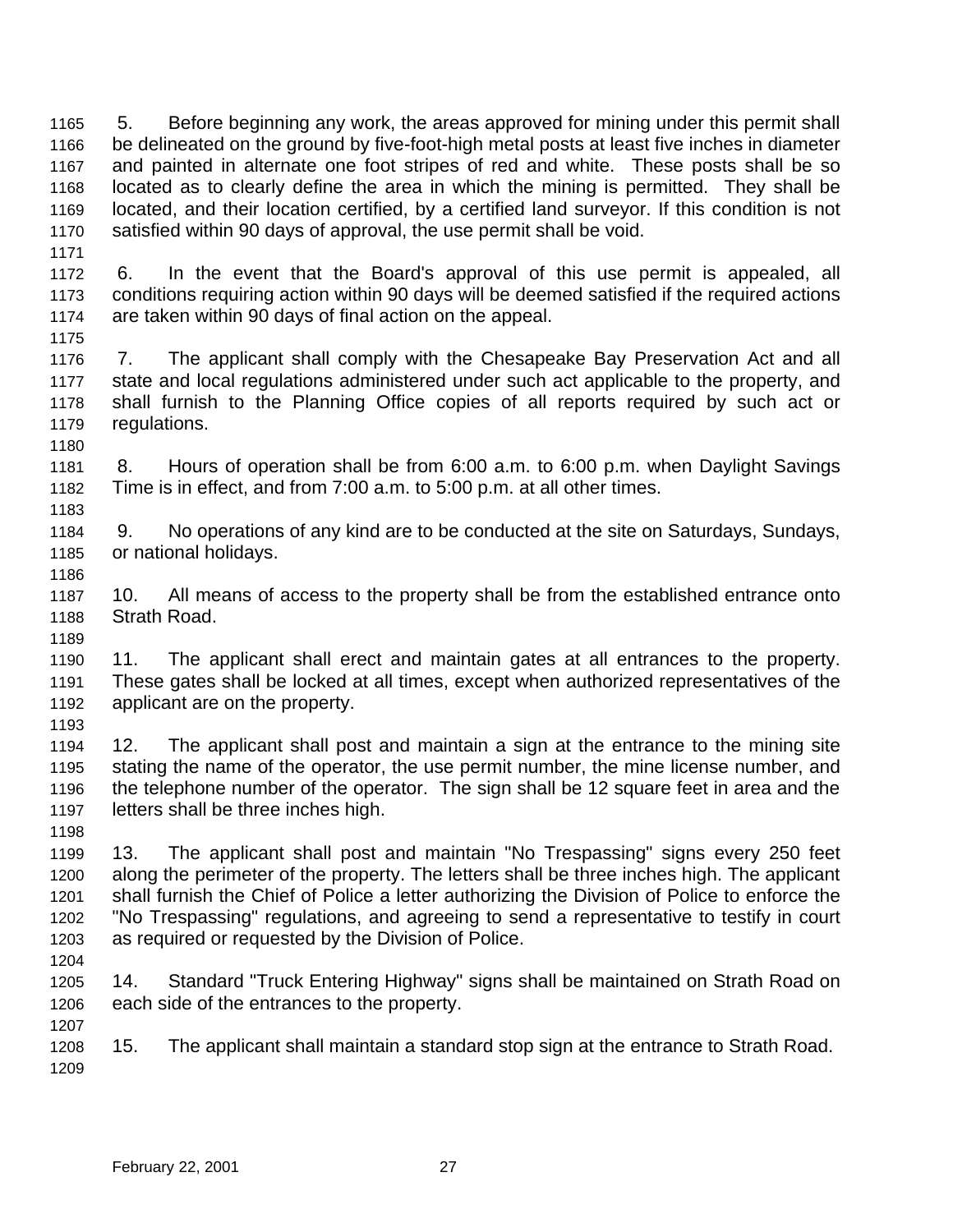16. The applicant shall provide a flagman to control traffic from the site onto the public road, with the flagman yielding the right of way to the public road traffic at all times. This flagman will be required whenever the Division of Police deems necessary. 

- 17. All roads used in connection with this use permit shall be effectively treated with calcium chloride or other wetting agents to eliminate any dust nuisance.
- 18. The operation shall be so scheduled that trucks will travel at regular intervals and not in groups of three or more.
- 19. Trucks shall be loaded in a way to prevent overloading or spilling of materials of any kind on any public road.
- 20. The applicant shall maintain the property, fences, and roads in a safe and secure condition indefinitely, or convert the property to some other safe use.
- 21. If, in the course of its preliminary investigation or operations, the applicant discovers evidence of cultural or historical resources, or an endangered species, or a significant habitat, it shall notify appropriate authorities and provide them with an opportunity to investigate the site. The applicant shall report the results of any such investigation to the Planning Office.
- 

- 22. If water wells located on surrounding properties are adversely affected, and the extraction operations on this site are suspected as the cause, the effected property owners may present to the Board evidence that the extraction operation is a contributing factor. After a hearing by the Board, this use permit may be revoked or suspended, and the operator may be required to correct the problem.
- 23. Open and vertical excavations having a depth of 10 feet or more, for a period of more than 30 days, shall be effectively sloped to a 2:1 slope or flatter to protect the public safety.
- 24. Topsoil shall not be removed from any part of the property outside of the area in which mining is authorized. Sufficient topsoil shall be stockpiled on the property for respreading in a layer with five inches of minimum depth. All topsoil shall be stockpiled within the authorized mining area and provided with adequate erosion control protection. If the site does not yield sufficient topsoil, additional topsoil shall be brought to the site to provide the required five-inch layer of cover. All topsoil shall be treated with a mixture of seed, fertilizer, and lime as recommended by the County after soil tests have been provided to the County.
- 25. Off-site generated materials may be brought to and deposited on the mining site only for reclamation. Such materials shall consist only of clean soils and inorganic materials free of refuse, debris, biodegradable materials, toxic or sanitary waste, or any other material that may adversely affect the quality of ground waters. West Sand & Gravel Co., Inc. shall be responsible for obtaining certifications that all such materials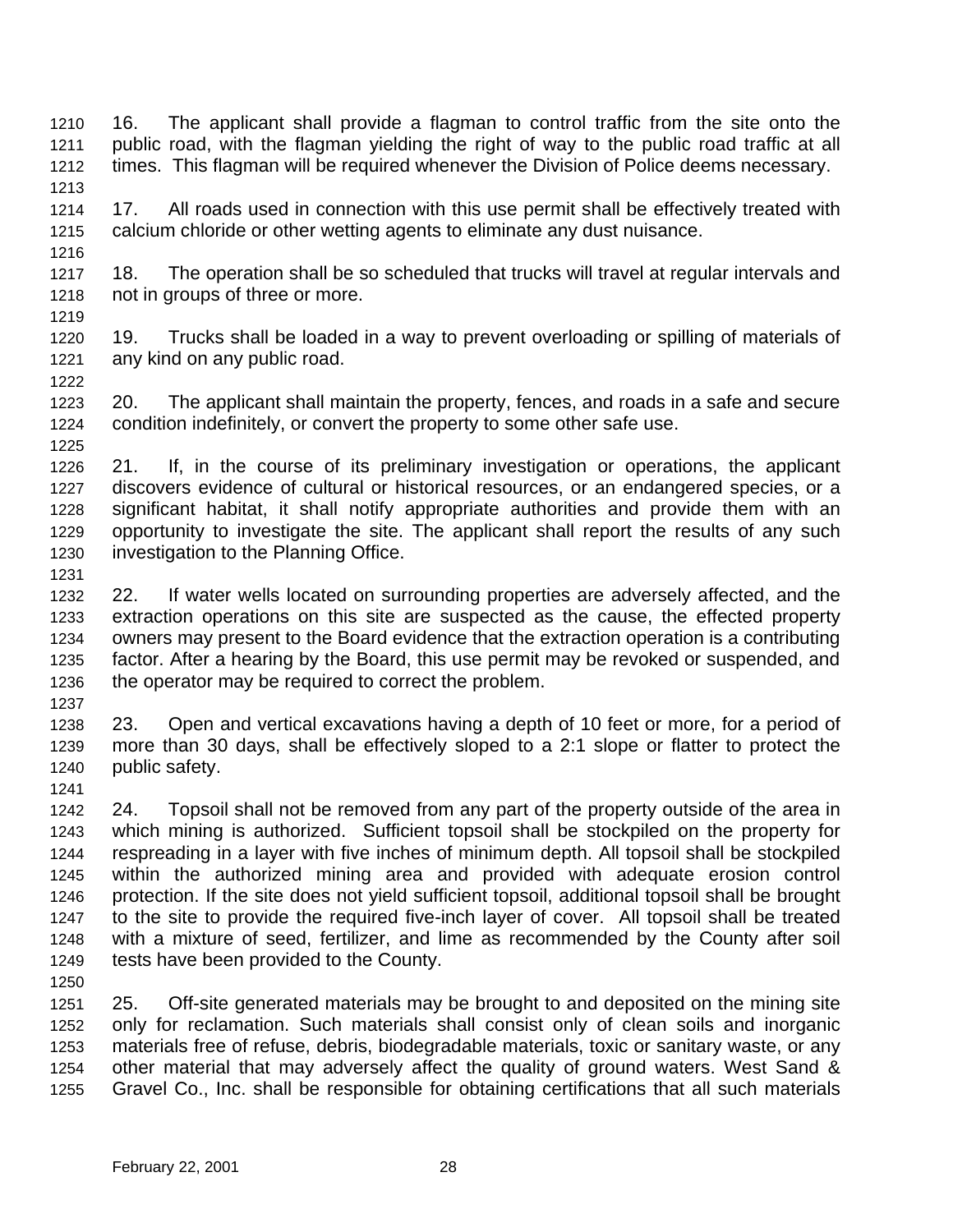brought to the site conform to these requirements and shall document the receipt and placement of such materials in the manner and in locations permitted by an approved reclamation plan. A full report documenting the dates, amounts, and placement locations of such materials during each calendar quarter shall be submitted to the Secretary of the Board of Zoning Appeals at the close of each calendar quarter. All documentation relative to acceptance and use of off-site generated materials shall be available to the County of Henrico in a timely manner upon request by appropriate County agencies.

 26. A superintendent, who shall be personally familiar with all the terms and conditions of Section 24-103 of Chapter 24 of the County Code, as well as the terms and conditions of this use permit, shall be present at the beginning and conclusion of operations each work day to see that all the conditions of the Code and this use permit are observed.

 27. A progress report shall be submitted to the Board on or before February 22, 2002. This progress report must contain information concerning how much property has been mined to date of the report, the amount of land left to be mined, how much rehabilitation has been performed, when and how the remaining amount of land will be rehabilitated, and any other pertinent information about the operation that would be helpful to the Board.

 28. Excavation shall be discontinued by February 22, 2003, and restoration accomplished by not later than February 22, 2004, unless a new permit is granted by the Board of Zoning Appeals. 

 29. The rehabilitation of the property shall take place simultaneously with the mining process. Rehabilitation shall not be considered completed until the mined area is covered completely with permanent vegetation. 

 30. All drainage and erosion and sediment control measures shall conform to the standards and specifications of the Mineral Mining Manual Drainage Handbook. Any drainage structures in place prior to October 14, 1992 and which do not conform to the Mineral Mining Manual Drainage Handbook may remain in place until such time as any reconstruction is required at which time said structures shall be brought into conformance with the Mineral Mining Manual Drainage Handbook.

 31. Failure to comply with any of the foregoing conditions shall automatically void this permit. 

 The Board **granted** the request because it found the proposed use will be in substantial accordance with the general purpose and objectives of Chapter 24 of the County Code.

| 1299 | Affirmative:   | Balfour, Kirkland, McKinney, Nunnally, Wright |  |
|------|----------------|-----------------------------------------------|--|
|      | 1300 Negative: |                                               |  |
| 1301 | Absent:        |                                               |  |